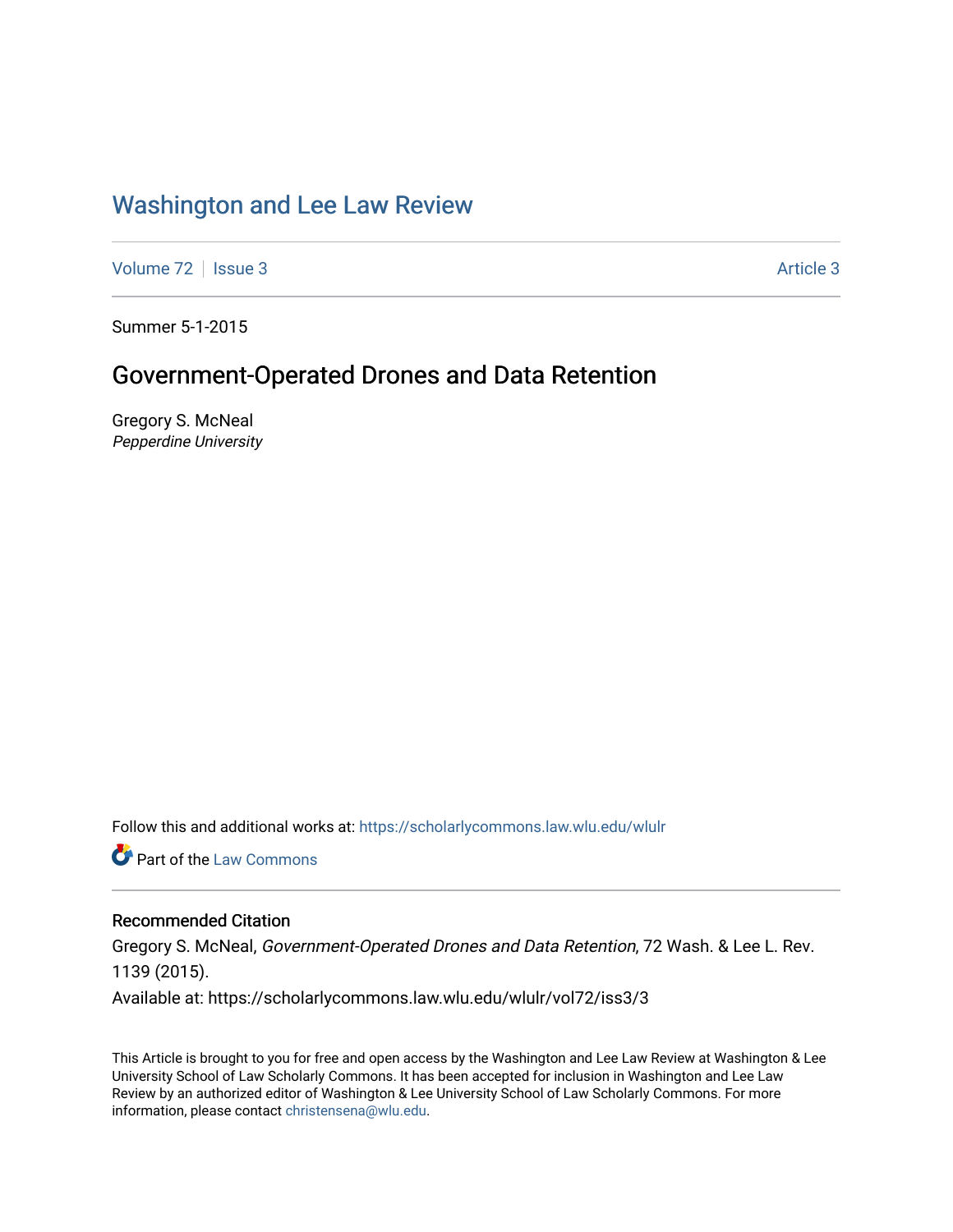# Government-Operated Drones and Data Retention

Gregory S. McNeal[∗](#page-1-0)

## *Table of Contents*

|     | III. The President's Order Regarding Federal                                                                              |  |
|-----|---------------------------------------------------------------------------------------------------------------------------|--|
|     | IV. The Need for Action in States and Municipalities<br>Regarding Data Handling Procedures1147                            |  |
|     | A. Adopt Data Retention Procedures that<br>Require Heightened Levels of Suspicion<br>and Increased Procedural Protections |  |
|     |                                                                                                                           |  |
|     | B. Adopt Transparency and Accountability                                                                                  |  |
|     |                                                                                                                           |  |
|     | D. Use Technology as a Way to Protect                                                                                     |  |
|     | Privacy, Not Merely Gather Data 1157                                                                                      |  |
| VL. |                                                                                                                           |  |

#### *I. Introduction*

The revelations about the National Security Agency's surveillance programs have raised significant questions about how government agencies handle sensitive information gathered

l

<span id="page-1-0"></span><sup>∗</sup> Associate Professor of Law and Public Policy, Pepperdine University; Co-Founder of AirMap. This Essay is adapted from Gregory S. McNeal, *Drones and Aerial Surveillance*, GEO. WASH. L. REV. (forthcoming 2015), *available at* http://papers.ssrn.com/sol3/papers.cfm?abstract\_id=2498116.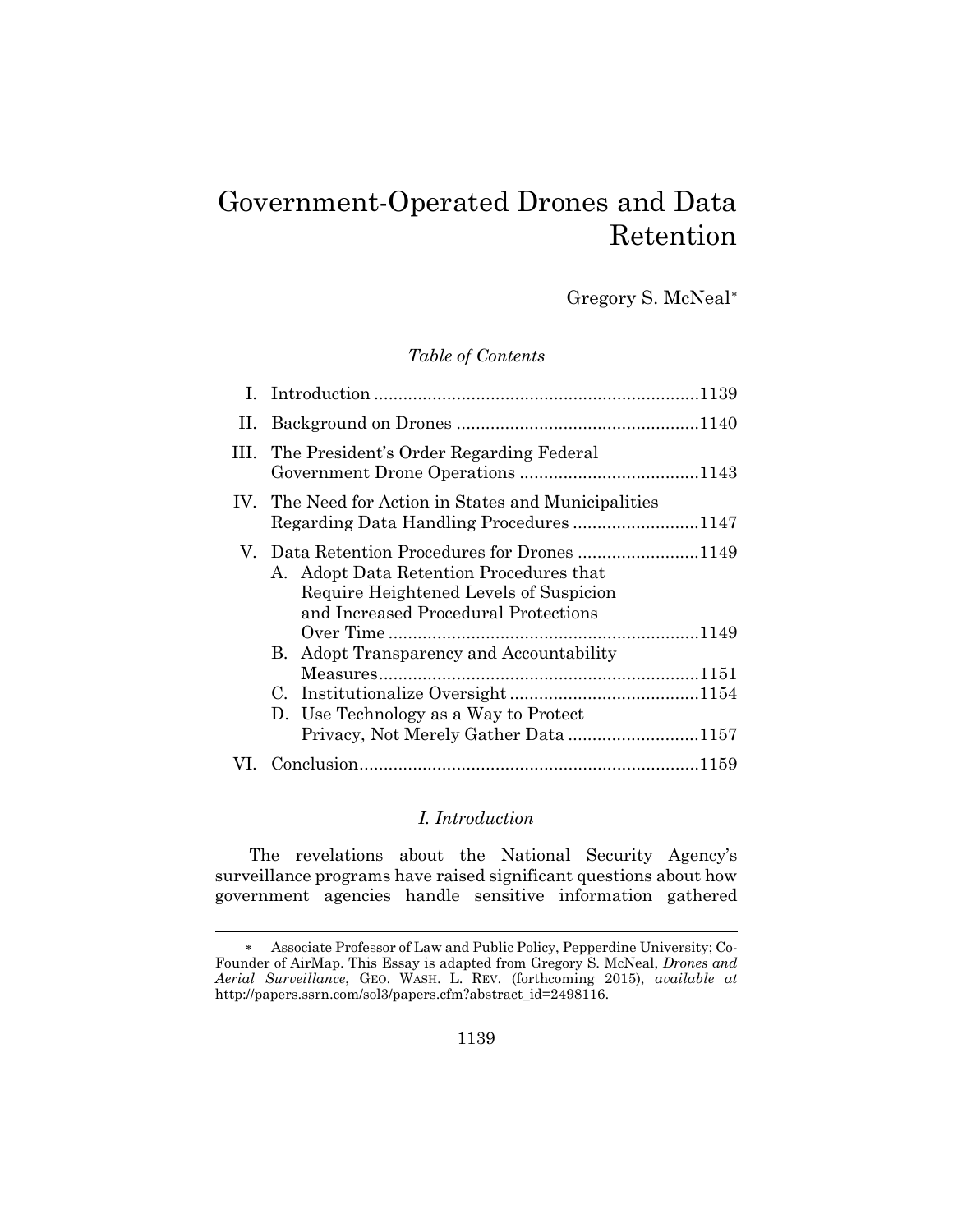through surveillance techniques and other electronic means. As drones become an important tool used by the government, questions will arise about how government agencies store and protect information gathered by drones. This Essay outlines key data retention considerations that government operators of drones should examine.

This Essay makes three key points. First, to address the possibility that drones and other sophisticated aerial surveillance technology will allow the government to build a comprehensive picture of an entire community's daily movements (a different persistent surveillance harm), governments should enact laws mandating data retention procedures that require heightened levels of suspicion and increased procedural protections for accessing stored data gathered by aerial surveillance, coupled with a requirement that data be deleted after a legislatively-mandated period of time.

Second, governments should impose enhanced transparency and accountability measures, requiring agencies to publish on a regular basis information about the use of aerial surveillance devices—both manned and unmanned—and should consider creating local oversight boards to police the use of surveillance technologies.

Third, legal reformers should recognize that technology such as auto-redaction may make aerial surveillance by drones more protective of privacy than human surveillance.

#### *II. Background on Drones*

On the Sunday of President's Day weekend, 2015, Secretary of Transportation Anthony Foxx and FAA Administrator Michael Huerta convened a hastily arranged public conference call to announce pending regulations that would allow for the integration of drones into the national airspace. The regulations are historic; for the first time in American history, aircraft operating without onboard pilots would have a regulatory regime to govern their use. Sunday of a holiday weekend was an odd time to announce the most significant aviation-related regulations since the creation of the FAA, but the agency's hand was forced. A little more than twenty-four hours before the conference call, I wrote a column for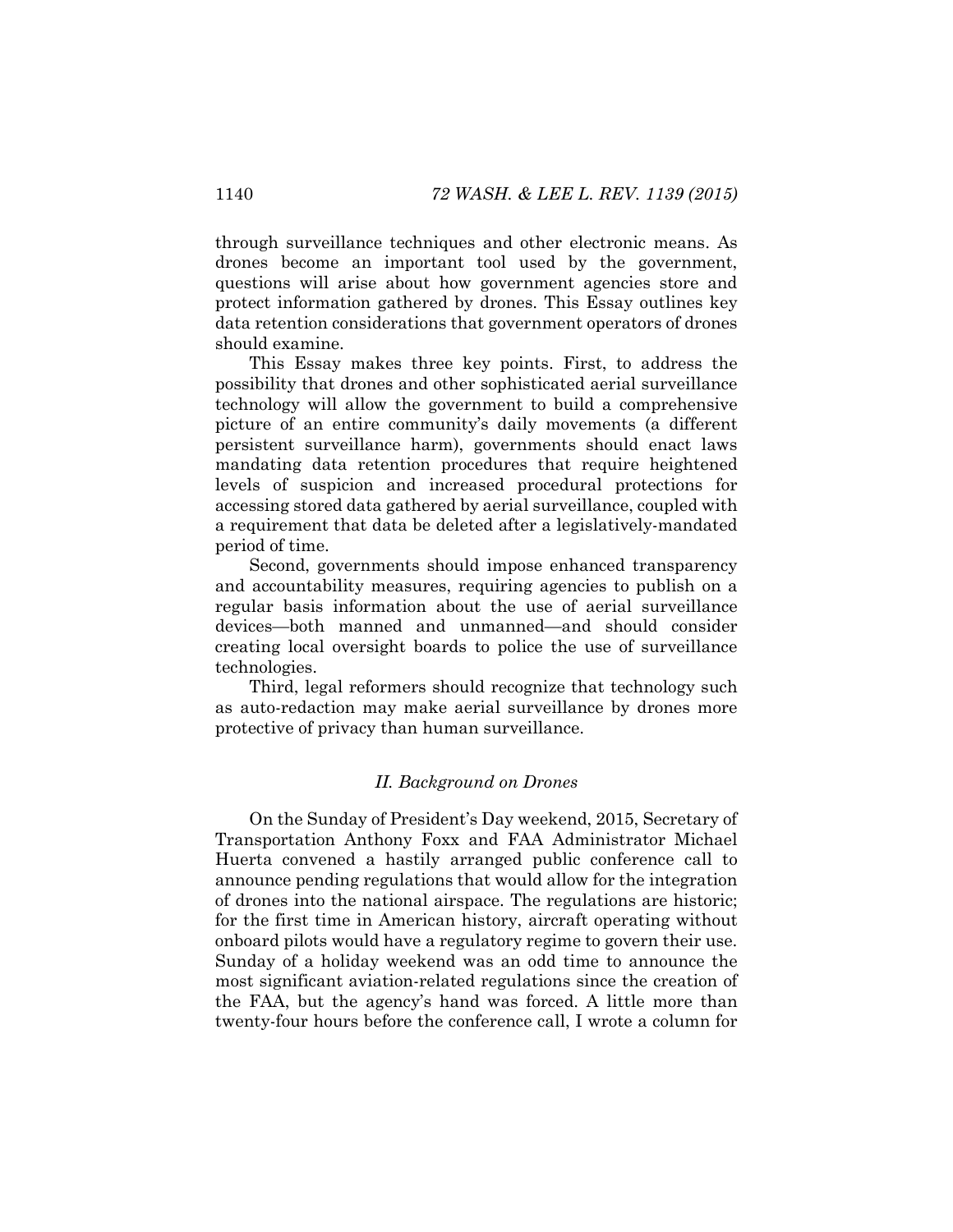Forbes that revealed the details of the pending regulations—the Associated Press and the Wall Street Journal credited the column with first reporting the news that forced the FAA to announce their regulations[.1](#page-3-0)

The use of drones for surveillance has to date been a sparsely discussed topic in legal scholarship; the FAA's proposed changes to federal law, however, make it all but certain that drones will be a catalyst for new ways of thinking about privacy and surveillance.[2](#page-3-1) This Essay seeks to frame future discussions about how state and local governments will handle the privacy issues associated with aerial surveillance by proposing innovative reforms that move beyond the call for requiring warrants for the use of drones.

The FAA's proposed rule is just the start of a new era in aviation, as it is estimated that 30,000 drones will be flying in the

<span id="page-3-0"></span> <sup>1</sup>*. See* Gregory S. McNeal, *Leaked FAA Document Provides Glimpse Into Drone Regulations,* FORBES (Feb. 14, 2015), http://www.forbes.com/sites/ gregorymcneal/2015/02/14/the-faa-may-get-drones-right-after-all-9-insights-intoforthcoming-regulations/ (last visited June 23, 2015) (noting "AP and The Wall Street Journal credited this post with first reporting the story about the regulations, which are now out for public comment") (on file with the Washington and Lee Law Review); Jack Nicas, *Federal Document Sheds Light on Proposed Drone Rules*, WALL ST. J. (Feb. 14, 2015), http://www.wsj.com/articles/onlinedocument-sheds-light-on-proposed-drone-rules-1423960620 (last visited June 23, 2015) (acknowledging that the impending regulations were first reported by Forbes) (on file with the Washington and Lee Law Review); Joan Lowy, *FAA Seeking Drone Rules Favorable to Commercial Operators,* ASSOCIATED PRESS (Feb. 14, 2015), http://hosted2.ap.org/APDEFAULT/f70471f764144b2fab526d39972 d37b3/Article\_2015-02-14-US--FAA-Drones/id-381ad5339b3348d984da077c86a2 2b25 (last visited June 23, 2015) (noting that the story was first reported by Forbes) (on file with the Washington and Lee Law Review).

<span id="page-3-1"></span><sup>2.</sup> Technically known as unmanned aerial vehicles or unmanned aircraft systems, this Essay will refer to these devices by their colloquial name—drones. For some of the prescient articles discussing drones or surveillance issues that might touch on drones, see generally M. Ryan Calo, *The Drone As Privacy Catalyst*, 64 STAN. L. REV. ONLINE 29 (2011); David Gray & Danielle Citron, *The Right to Quantitative Privacy*, 98 MINN. L. REV. 62 (2013); Margot E. Kaminski, *Drone Federalism: Civilian Drones and the Things They Carry*, 4 CAL. L. REV. CIRCUIT 57 (2013); Troy A. Rule, *Airspace in an Age of Drones*, 95 B.U. L. REV. 155 (2015); Michael L. Smith, *Regulating Law Enforcement's Use of Drones: The Need for State Legislation*, HARV. J. LEGIS. (forthcoming), *available at* http://ssrn.com/abstract=2492374; Andrew B. Talai, *Drones and Jones: The Fourth Amendment and Police Discretion in the Digital Age*, 102 CAL. L. REV. 729 (2014); Wells C. Bennett, *Civilian Drones, Privacy, and the Federal-State Balance*, BROOKINGS (Sept. 2014), http://www.brookings.edu/research/reports2/2014/09/ civilian-drones-and-privacy (last visited Oct. 20, 2015) (on file with the Washington and Lee Law Review).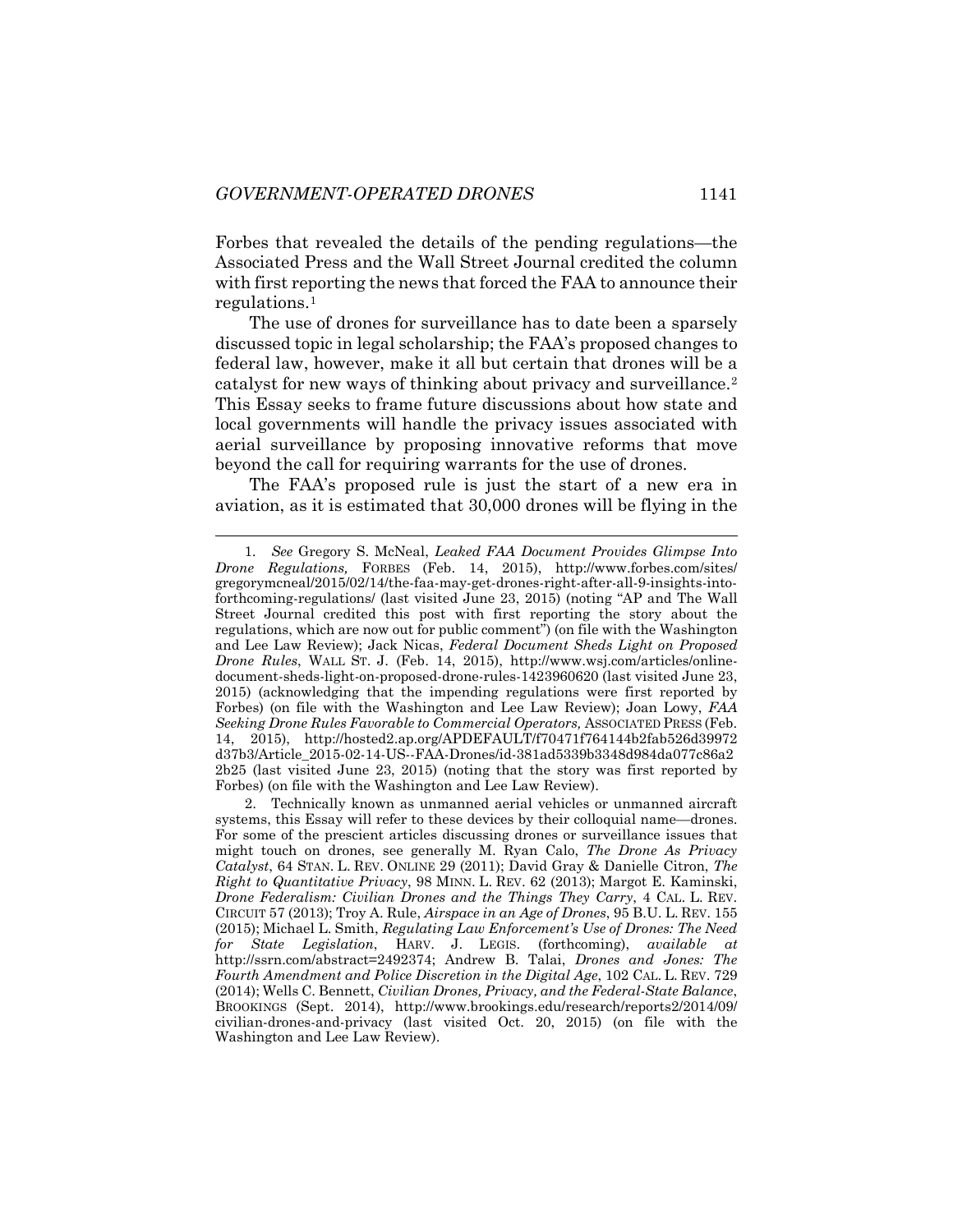national airspace (NAS) by the end of the decade.[3](#page-4-0) But even more drones are coming. According to the FAA, "[O]nce the entire integration process is complete, the FAA envisions the NAS populated with UAS that operate well beyond the operational limits proposed in [the rule announced on February 15, 2015.]<sup>7[4](#page-4-1)</sup>

<span id="page-4-3"></span>Drones will be a catalyst for new ways of thinking about privacy and surveillance, but contrary to the hopes of many advocates, the issue of privacy was not addressed in the FAA's proposed rules.[5](#page-4-2) Rather, the FAA explicitly stated that matters related to privacy, civil rights, and civil liberties were beyond the

<span id="page-4-0"></span> <sup>3</sup>*. The Future of Drones in America: Law Enforcement and Privacy Considerations: Hearing Before the S. Comm. on the Judiciary*, 113th Cong. 2 (2013) (statement of Sen. Patrick J. Leahy, Chairman, S. Comm. on the Judiciary).

<span id="page-4-1"></span><sup>4.</sup> Operation and Certification of Small Unmanned Aircraft Systems, at 34 (proposed Feb. 15, 2015) (to be codified at 14 C.F.R. pts. 21, 43, 45, 47, 61, 91, 101, 107 & 183) [hereinafter NPRM], https://www.faa.gov/regulations\_policies/ rulemaking/recently\_published/media/2120-AJ60\_NPRM\_2-15- 2015\_joint\_signature.pdf.

<span id="page-4-2"></span><sup>5</sup>*. See, e.g.*, Patrice Hendriksen, *Unmanned and Unchecked: Confronting the Unmanned Aircraft System Privacy Threat Through Interagency Coordination*, 82 GEO. WASH. L. REV. 207, 212 (2013) (proposing FAA involvement in an interagency process among UAS federal stakeholders to address privacy); Kellan Howell, *Invasion: 7,500 Drones in U.S. Airspace Within 5 Years, FAA Warns*, WASH. TIMES (Nov. 7, 2013), http://www.washingtontimes.com/news/2013/ nov/7/faa-chief-announces-progress-drone-regs/?page=all (last visited June 23, 2015) (on file with the Washington and Lee Law Review); [Keith Lain,](http://thehill.com/author/keith-laing) *Markey: Privacy Before Drone Deliveries*, HILL (Dec. 2, 2013, 10:53 AM), http://thehill.com/policy/transportation/191722-markey-protect-privacy-beforedrone-deliveries (last visited June 23, 2015) ("Sen. Ed Markey (D-Mass.) said privacy protections need to be in place before Amazon starts delivering packages with drones.") (on file with the Washington and Lee Law Review); Matthew J. Schwartz, *FAA Promises Privacy Standards For Domestic Drones*, DARK READING (Feb. 15, 2013, 11:39 PM), http://www.darkreading.com/risk-management/faapromises-privacy-standards-for-domestic-drones/d/d-id/1108691? (last visited June 23, 2015) ("The Federal Aviation Administration Thursday announced that it will publicly develop privacy policies to cover the use of unmanned aerial vehicles (UAVs), more often referred to as drones, in U.S. airspace.") (on file with the Washington and Lee Law Review); Jay Stanley, *New Eyes in the Sky: Protecting Privacy from Domestic Drone Surveillance*, ACLU (Dec. 15, 2011), http://www.aclu.org/blog/national-security-technology-and-liberty/new-eyes-skyprotecting-privacy-domestic-drone (last visited June 23, 2015) ("In the report, we discuss the current drone landscape (technology and use), talk about the privacy issues, and conclude with recommendations for protections we believe must be put in place to ensure they don't destroy our privacy.") (on file with the Washington and Lee Law Review).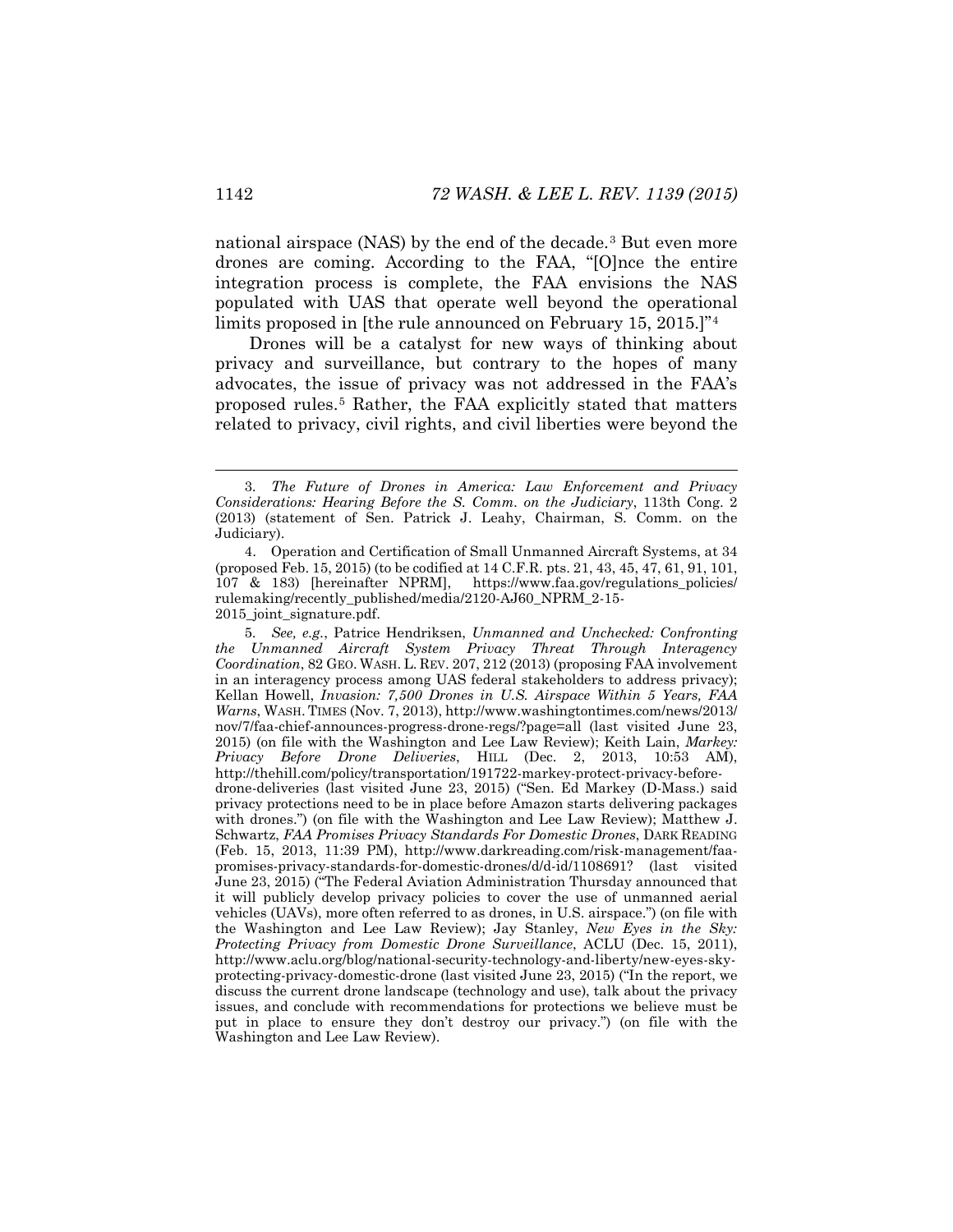scope of their rulemaking.<sup>[6](#page-5-0)</sup> Instead, President Obama directed that those privacy issues related to the federal government's use of drones would be handled according to terms outlined in a Presidential Memorandum, while the issues raised by private uses of drones would be addressed through rules that will be created in a multi-stakeholder process led by the National Telecommunications and Information Administration (NTIA), a subordinate agency of the Department of Commerce.<sup>[7](#page-5-1)</sup>

#### <span id="page-5-3"></span>*III. The President's Order Regarding Federal Government Drone Operations*

The federal government has taken very little action with regard to data retention procedures for drones. Rather than directing the FAA to promulgate regulations to address privacy, the President instead issued an executive order, styled as an executive memorandum.<sup>[8](#page-5-2)</sup> That memorandum directed the federal

<span id="page-5-2"></span>8. On the subtle differences between an Executive Order and other forms of executive action such as presidential memoranda, see John Contrubis, *Executive Orders and Proclamations,* CONGRESSIONAL RESEARCH SERVICE REPORT FOR CONGRESS No. 95-722A (1999)

Both are undefined, written instruments by which the President directs, and governs actions by, Government officials and agencies. They differ in that executive orders must be published in the Federal Register whereas presidential memoranda are similarly published only

 <sup>6</sup>*.* NPRM, *supra* note [4,](#page-4-3) at 36.

<span id="page-5-1"></span><span id="page-5-0"></span><sup>7</sup>*. Id.*; *see* Gregory S. McNeal, *What You Need To Know About The Federal Government's Drone Privacy Rules*, FORBES (Feb. 15, 2015), http://www.forbes.com/sites/gregorymcneal/2015/02/15/the-drones-are-comingheres-what-president-obama-thinks-about-privacy/ (last visited June 23, 2015) ("The President directed the Department of Commerce's, National Telecommunications & Information Administration (NTIA) to initiate a process for creating privacy, accountability and transparency rules for commercial and private uses of drones.") (on file with the Washington and Lee Law Review); Presidential Memorandum*, Promoting Economic Competitiveness While Safeguarding Privacy, Civil Rights, and Civil Liberties in Domestic Use of Unmanned Aircraft Systems*, WHITE HOUSE, § 2(b) (Feb. 15, 2015) [hereinafter Drone Privacy Memo] https://www.whitehouse.gov/the-press-office/2015/02/15/ presidential-memorandum-promoting-economic-competitiveness-while-safegua (last visited Oct. 5, 2015) ("Within 90 days of the date of this memorandum, the Department of Commerce, through the National Telecommunications and Information Administration, and in consultation with other interested agencies, will initiate this multi-stakeholder engagement process . . .") (on file with the Washington and Lee Law Review).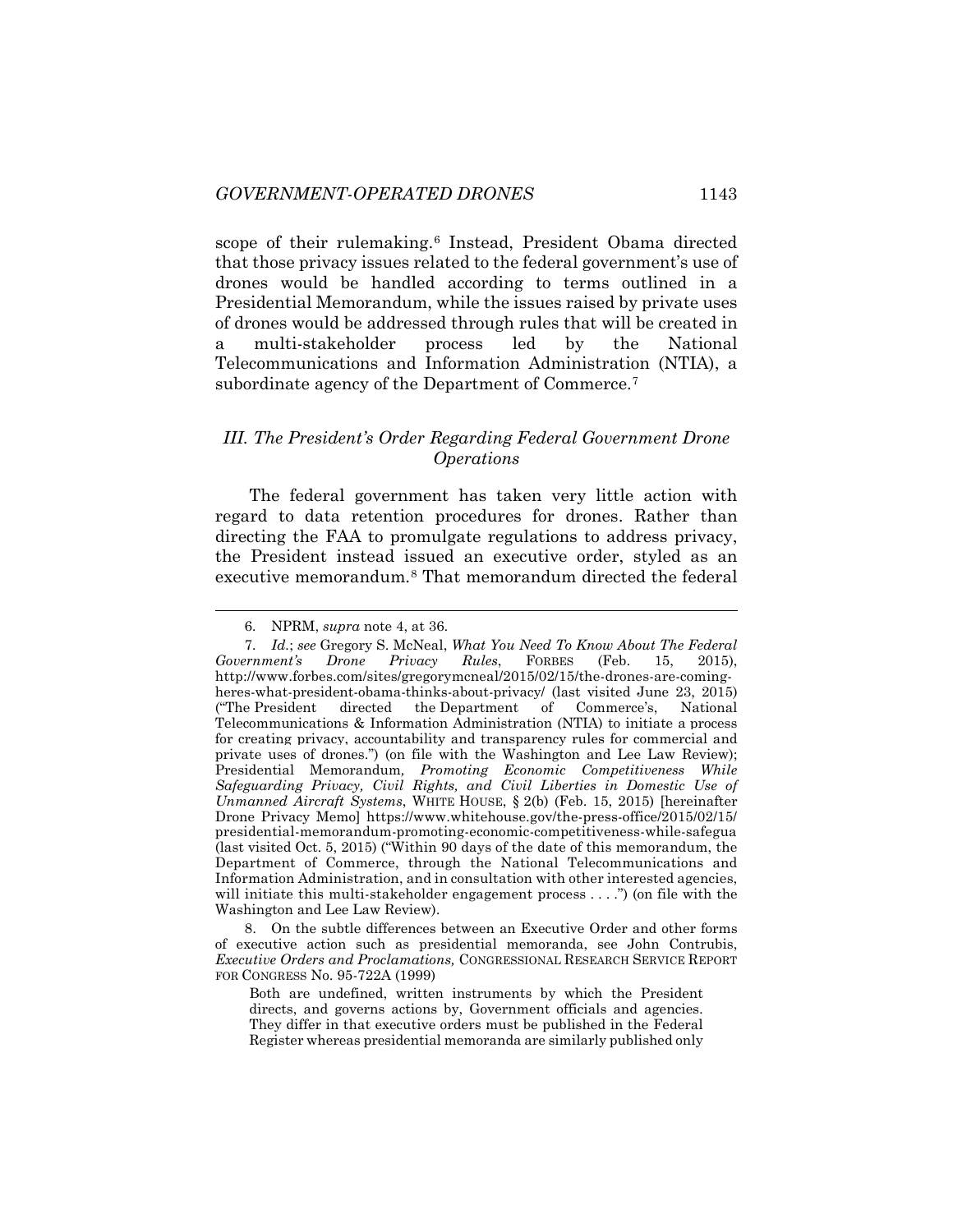government to create standards for how the federal government will address the privacy issues associated with drones.<sup>[9](#page-6-0)</sup> Under the Order, federal government agencies and some recipients of federal funds will have one year to implement the President's policies and make them publicly available.<sup>[10](#page-6-1)</sup>

The President's memorandum acknowledges that drones "may play a transformative role in fields as diverse as urban infrastructure management, farming, public safety . . . and disaster response."[11](#page-6-2) The Order acknowledges that drones are a lower-cost alternative to manned aircraft and can reduce risks to human life.[12](#page-6-3) The President's directive takes account of "the privacy, civil rights, and civil liberties concerns these systems may raise."[13](#page-6-4) The memorandum segments federal government drone operations from privately operated drones and leaves the matter of state and locally operated drones—except those purchased with federal funds—to be addressed by the states[.14](#page-6-5)

The President's order requires agencies to implement the guidelines below and inform the public about how to access their policies by February 15, 2016.[15](#page-6-6) The memorandum requires federal agencies to examine their drone policies prior to the adoption of new drone technology and at least every three years thereafter.[16](#page-6-7)

11. *Id.*

<span id="page-6-3"></span><span id="page-6-2"></span>12*. See id.* ("As compared to manned aircraft, UAS may provide lower-cost operation and augment existing capabilities while reducing risks to human life.").

13. *Id.*

<span id="page-6-5"></span><span id="page-6-4"></span>14*. See id.* § 1(c) ("[R]equire that State, local, tribal, and territorial government recipients of Federal grant funding for the purchase or use of UAS for their own operations have in place policies and procedures to safeguard individuals' privacy, civil rights, and civil liberties prior to expending such funds.").

15*. Id.* § 1(e).

<span id="page-6-7"></span><span id="page-6-6"></span>16*. See id.* § 1(a) ("Accordingly, agencies shall, prior to deployment of new UAS technology and at least every 3 years, examine their existing UAS policies

if the President determines that they have "general applicability and legal effect."

<span id="page-6-0"></span><sup>9.</sup> *See* Drone Privacy Memo, *supra* note [7](#page-5-3) (establishing "transparent principles that govern the Federal Government's use of UAS in the NAS, and to promote the responsible use of this technology in the private and commercial sectors").

<span id="page-6-1"></span><sup>10</sup>*. See id.* § 1(e) ("Within 1 year of the date of this memorandum, agencies shall publish information on how to access their publicly available policies and procedures implementing this section.").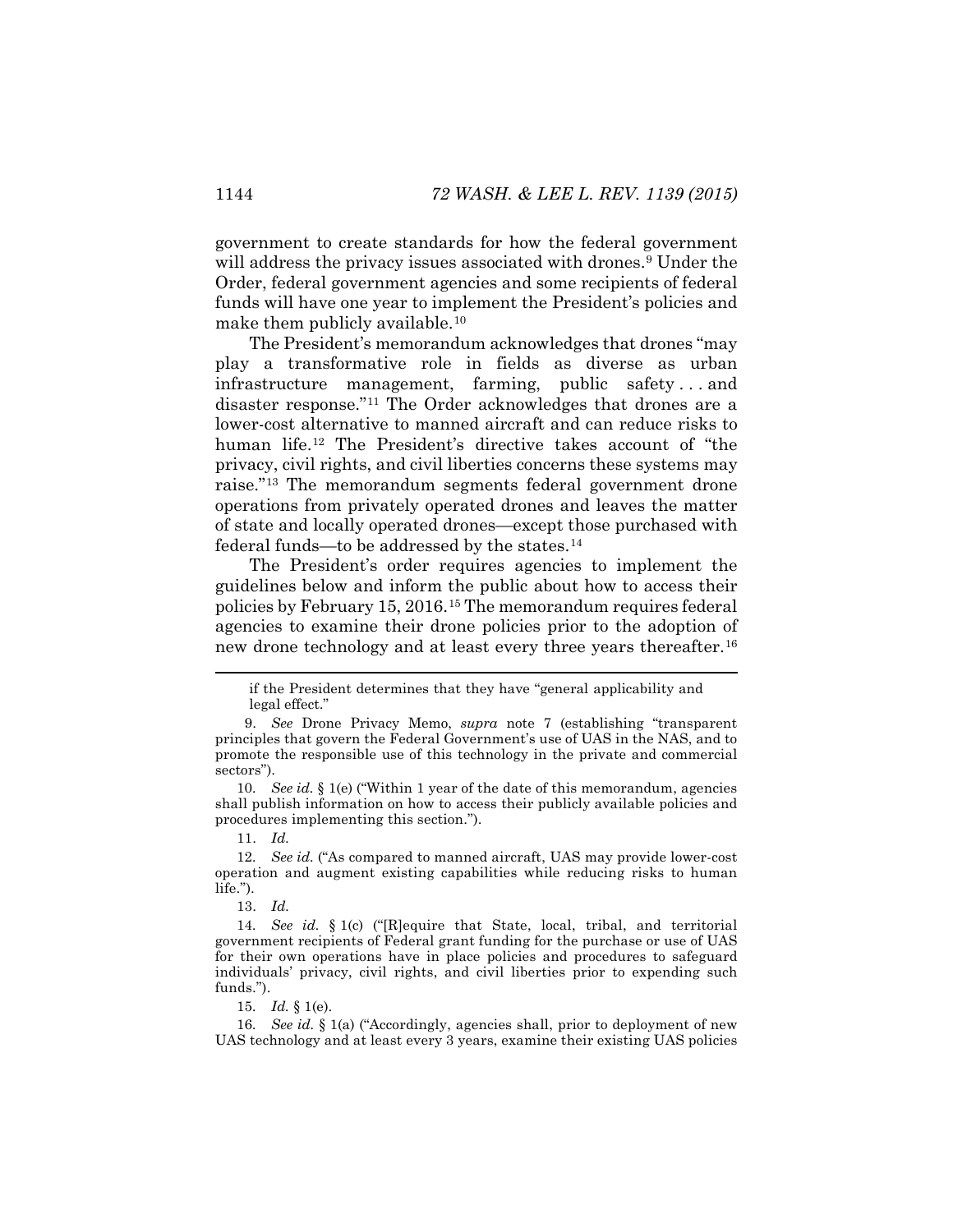The memorandum notes that drones must only be used in a manner consistent "with the Constitution, federal law, and other applicable regulations and policies.["17](#page-7-0) It also reaffirms that individuals have the right to seek access to, and amendment of, records associated with drone usage.[18](#page-7-1)

The President's memorandum also creates new requirements for the collection of information by drones and requires that agencies only collect information "to the extent that such collection or use is consistent with and relevant to an authorized purpose."[19](#page-7-2) Information collected by drones that is not maintained in a system of records covered by the Privacy Act shall not be disseminated outside the agency, unless dissemination is required by law or fulfills an authorized purpose and complies with agency requirements.[20](#page-7-3) If information collected using drones contains personally identifiable information (PII), that information

shall not be retained for more than 180 days unless the retention is determined to be necessary to an authorized mission of the retaining agency, is maintained in a system of records covered by the Privacy Act, or is required to be retained for a longer period by any other applicable law or regulation.<sup>[21](#page-7-4)</sup>

To address civil liberties, the memorandum mostly references existing laws. Specifically, it calls on agencies to ensure that they have policies to "prohibit the collection, use, retention, or dissemination of data in any manner that would violate the First Amendment" or would illegally discriminate based on protected categories like ethnicity, race, gender, etc.[22](#page-7-5) It also mandates that drone-related activities are "performed in a manner consistent

and procedures relating to the collection, use, retention, and dissemination of information obtained by UAS, to ensure that privacy, civil rights, and civil liberties are protected.").

<sup>17</sup>*. Id.* § 1.

<span id="page-7-1"></span><span id="page-7-0"></span><sup>18</sup>*. See id.* ("[A]nd permits individuals to seek access to and amendment of records.").

<sup>19.</sup> *Id.* § 1(a)(ii).

<span id="page-7-5"></span><span id="page-7-4"></span><span id="page-7-3"></span><span id="page-7-2"></span><sup>20</sup>*. See id.* § 1(a)(iii) ("UAS-collected information that is not maintained in a system of records covered by the Privacy Act shall not be disseminated outside of the agency unless dissemination is required by law, or fulfills an authorized purpose and complies with agency requirements.").

<sup>21</sup>*. Id.* § 1(a)(ii).

<sup>22</sup>*. Id.* § 1(b)(i).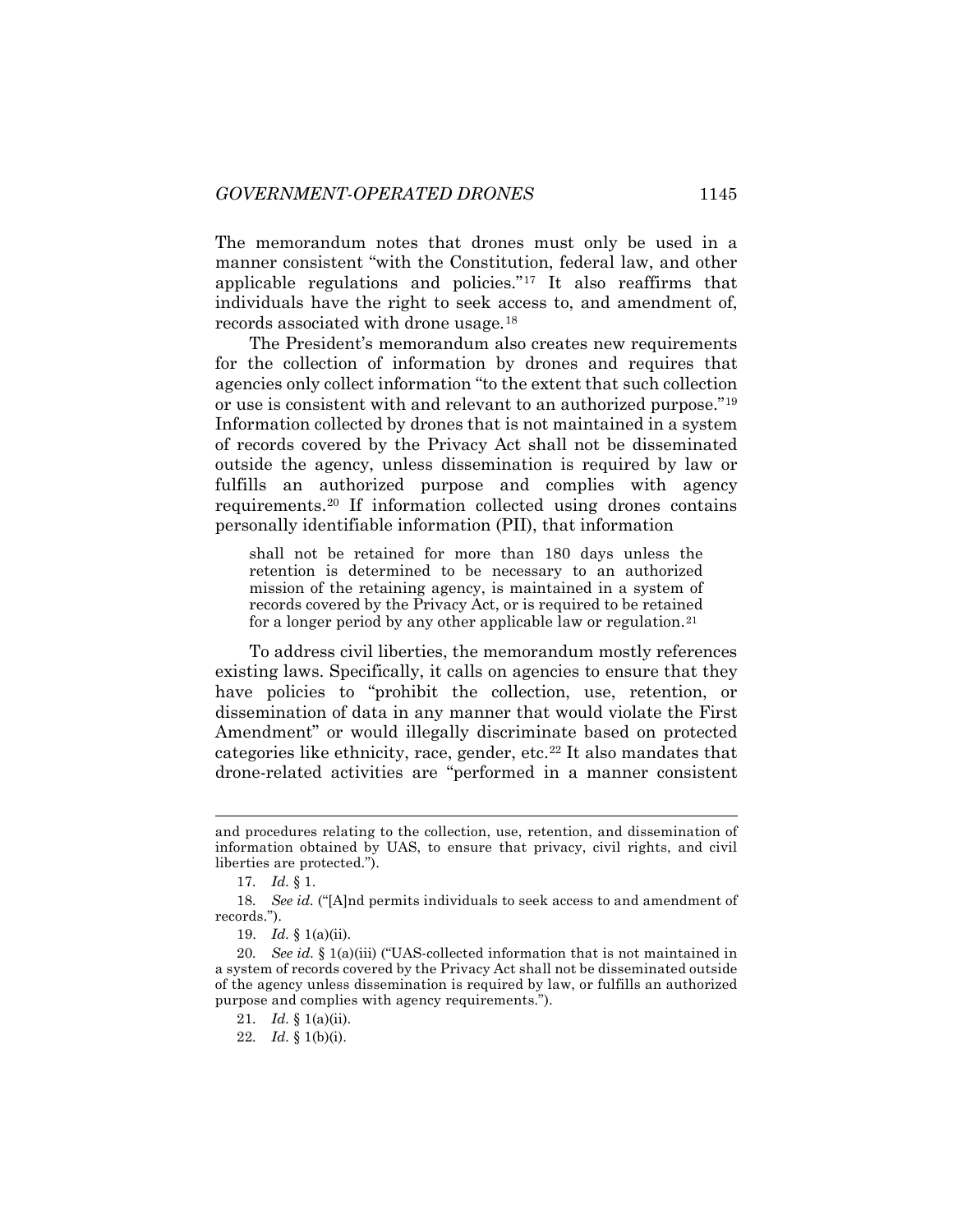with the Constitution and applicable laws, Executive Orders, and other Presidential directives."[23](#page-8-0) The memorandum requires agencies to ensure that they have in place a means to "receive, investigate, and address, as appropriate, privacy, civil rights, and civil liberties complaints."[24](#page-8-1)

Oversight and accountability of Federal drone operations will require creation of new procedures or modification of existing procedures[.25](#page-8-2) Agencies will be required to ensure that their oversight procedures "including audits or assessments, comply with existing policies and regulations."<sup>[26](#page-8-3)</sup> Federal government personnel and contractors who work on drone programs will require rules of conduct and training, and procedures will need to be implemented for reporting suspected cases of misuse or abuse of drone technologies.[27](#page-8-4)

In a passage particularly relevant to this Essay, the memorandum addresses the matter of drones shared with state and local governments, drones purchased with federal funds, and information gathered by drones that are shared with others. The memorandum directs that such operations must comply with the Executive Order and applicable laws and regulations.[28](#page-8-5) If agencies authorize the use of drones in response to requests from federal, state, local, tribal, or territorial government operations, it will need to be conducted pursuant to established policies and procedures.[29](#page-8-6) Also, state, local, tribal, or territorial government recipients of federal grant funding for the purchase or use of drones will need to have in place policies and procedures to safeguard

<span id="page-8-5"></span>28*. See id.* § 1(b)(ii) ("[E]nsure that UAS activities are performed in a manner consistent with the Constitution and applicable laws, Executive Orders, and other Presidential directives . . . .").

<span id="page-8-6"></span>29*. See id.* § 1(c)(3) ("[E]stablish policies and procedures, or confirm that policies and procedures are in place, to authorize the use of UAS in response to a request for UAS assistance in support of Federal, State, local, tribal, or territorial government operations . . . .").

 <sup>23</sup>*. Id.* § 1(b)(ii).

<sup>24</sup>*. Id.* § 1(b)(iii).

<span id="page-8-2"></span><span id="page-8-1"></span><span id="page-8-0"></span><sup>25</sup>*. See id.* § 1(a) ("Agencies shall update their policies and procedures, or issue new policies and procedures, as necessary.").

<sup>26</sup>*. Id.* § 1(c)(i).

<span id="page-8-4"></span><span id="page-8-3"></span><sup>27</sup>*. See id.* § 1(c)(ii) ("[V]erify the existence of rules of conduct and training for Federal Government personnel and contractors . . . establish policies and procedures, or confirm that policies and procedures are in place . . . .").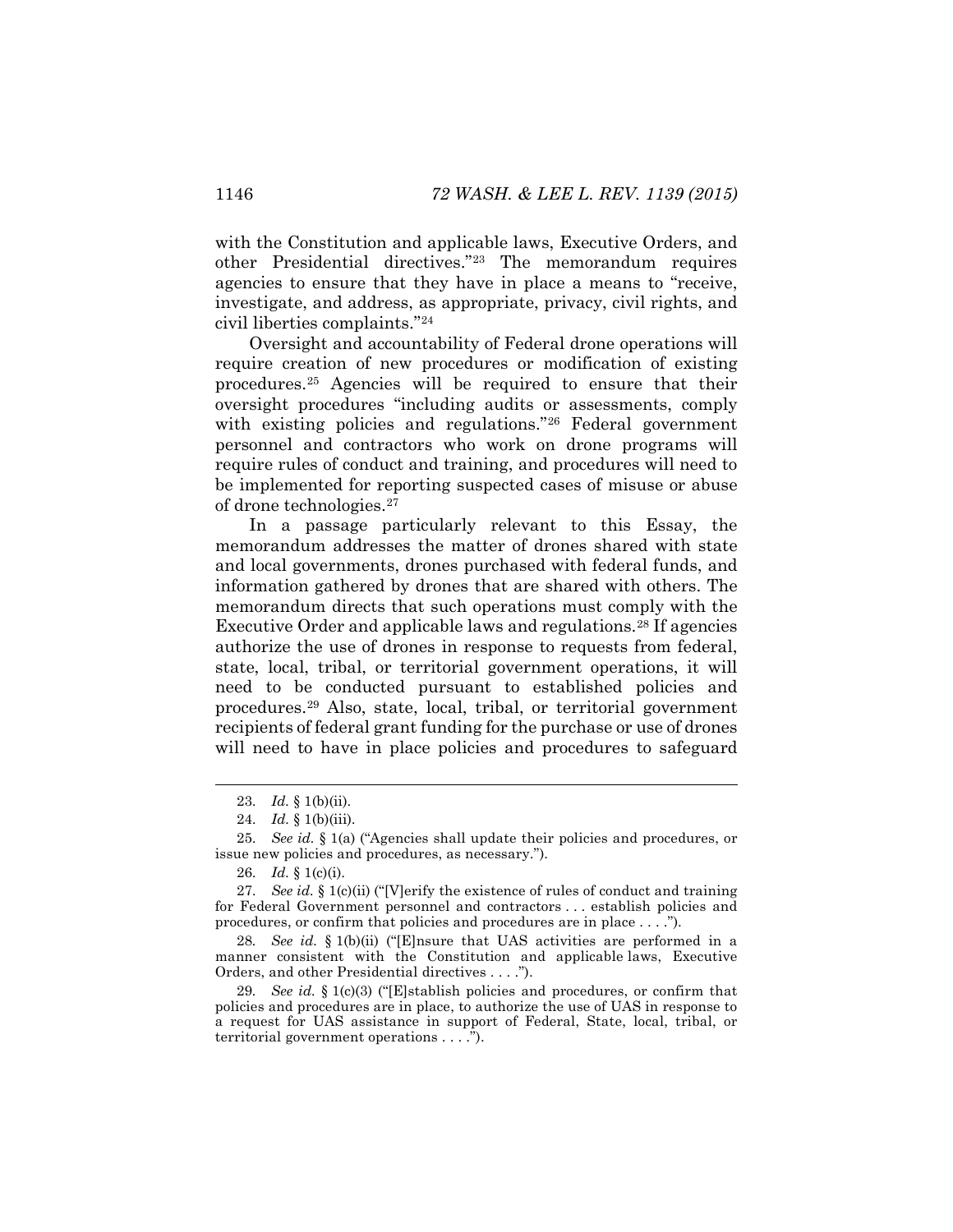privacy, civil rights, and civil liberties prior to expending such funds.[30](#page-9-0) These are relatively minor changes that do very little to impact most drone operations, as most operations were likely already complying with federal laws and regulations—which, as the subsequent sections of this Essay point out, impose very few restrictions on aerial surveillance.

On transparency, the memorandum takes measures to provide the public with greater information about the federal government's use of drones. The memorandum attempts to balance privacy with national security and law enforcement interests. It requires agencies to provide notice to the public regarding where in the national airspace an agency's drones are permitted to operate.<sup>[31](#page-9-1)</sup> Agencies must also keep the public informed of their drone programs and any changes that would significantly affect privacy, civil rights, or civil liberties.<sup>[32](#page-9-2)</sup> On an annual basis, agencies must also provide a general summary of their drone operations during the previous fiscal year.[33](#page-9-3) That summary must "include a brief description of types or categories of missions flown, and the number of times the agency provided assistance to other agencies, or to State, local, tribal, or territorial governments."[34](#page-9-4)

#### *IV. The Need for Action in States and Municipalities Regarding Data Handling Procedures*

While the controversy over NSA surveillance techniques raised questions about how the NSA gathered information about targets (and collaterally gathered information about non-targets),

<span id="page-9-0"></span> <sup>30</sup>*. See id.* § 1(c)(vi) ("[R]equire that State, local, tribal, and territorial government recipients of Federal grant funding for the purchase or use of UAS for their own operations have in place policies and procedures to safeguard individuals' privacy, civil rights, and civil liberties prior to expending such funds.").

<span id="page-9-1"></span><sup>31</sup>*. See id.* § 1(d)(i) ("[P]rovide notice to the public regarding where the agency's UAS are authorized to operate in the NAS . . . .").

<span id="page-9-2"></span><sup>32</sup>*. See id.* § 1(d)(ii) ("[K]eep the public informed about the agency's UAS program as well as changes that would significantly affect privacy, civil rights, or civil liberties . . . .").

<span id="page-9-4"></span><span id="page-9-3"></span><sup>33</sup>*. See id.* § 1(d)(iii) ("[M]ake available to the public, on an annual basis, a general summary of the agency's UAS operations during the previous fiscal year . . . .").

<sup>34</sup>*. Id.*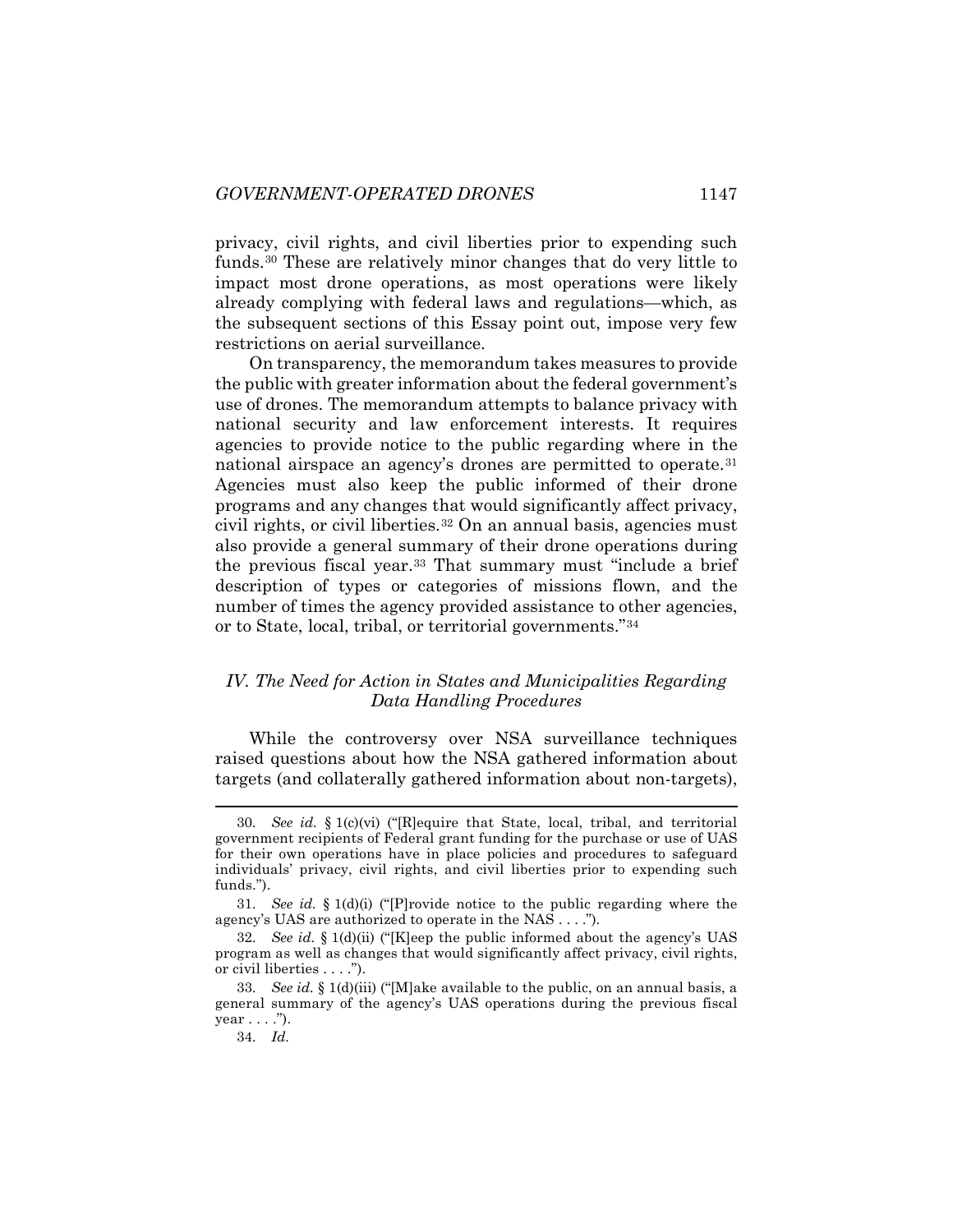what was also revealed were the extensive administrative procedures governing the collection, retention, and access to stored data.[35](#page-10-2) As state and local governments begin to collect massive amounts of information from drones, it raises significant questions about whether those local governments have the same sophisticated audit and compliance procedures that the federal government claims it has.

<span id="page-10-0"></span>Focusing merely on federal rules and federal operations obscures a huge portion of the discussion, as state and local operators will be the government actors most likely to use drones in search and rescue operations and in support of law enforcement activity, like serving a warrant or documenting a crime scene.[36](#page-10-3) Similarly, the information gathered from a drone for law enforcement will be stored on law enforcement computers and will be subject to state and local laws governing the handling of personally identifying information and information disclosure.[37](#page-10-4)

<span id="page-10-4"></span>37*. See* Stephen Rushin, *The Legislative Response to Mass Police* 

<span id="page-10-2"></span><span id="page-10-1"></span> <sup>35.</sup> *See infra* notes [36–](#page-10-0)[37](#page-10-1) and accompanying text (addressing said concerns and the various sources that cover related administrative procedures).

<span id="page-10-3"></span><sup>36</sup>*. Cf.* MATT LEWIS, MESA CNTY. SHERIFF'S OFFICE, MSCO UNMANNED AIRCRAFT SYSTEM TEAM: FREQUENTLY ASKED QUESTIONS 1 (2014), http://sheriff.mesacounty.us/WorkArea/linkit.aspx?LinkIdentifier=id&ItemID=1 1383&libID=11401 (last visited Oct. 20, 2015) ("We most often use [UAS] for crime scene photography, and search and rescue missions.") (on file with the Washington and Lee Law Review); *2011–2012 FAA List of Drone License Applicants*, ELECTRONIC FRONTIER FOUND., https://www.eff.org/document/2012 faa-list-drone-applicants (last visited Feb. 25, 2015) (listing drone license applicants, including various federal, state, and educational entities) (on file with the Washington and Lee Law Review); Kevin Bonham, *Grand Forks County Drone Assists at Bemidji Blast Scene*, GRAND FORKS HERALD (Jan. 28, 2015, 6:35 PM), http://www.grandforksherald.com/news/region/3666035-grand-forks-countydrone-assists-bemidji-blast-scene (last visited June 22, 2015) (discussing how a Grand Forks County Sheriff's Department drone assisted in the investigation of a gas explosion that destroyed a house) (on file with the Washington and Lee Law Review); Cyrus Farivar, *San Jose Police Department Says FAA Can't Regulate Its Drone Use*, ARS TECHNICA (Aug. 6, 2014, 2:02 PM), http://arstechnica.com/techpolicy/2014/08/san-jose-police-say-faa-cant-regulate-its-drone-use-faa-disagrees/ (last visited June 22, 2015) (explaining that the San Jose police want to use drones mainly to access potential explosive devices) (on file with the Washington and Lee Law Review); Ed Pilkington, *"We See Ourselves as the Vanguard": The Police Force Using Drones to Fight Crime*, GUARDIAN (Oct. 1, 2014), http://www.theguardian.com/world/2014/oct/01/drones-police-force-crime-uavsnorth-dakota (last visited June 22, 2015) (detailing the ways the Grand Forks Sheriff's department has used their drone) (on file with the Washington and Lee Law Review).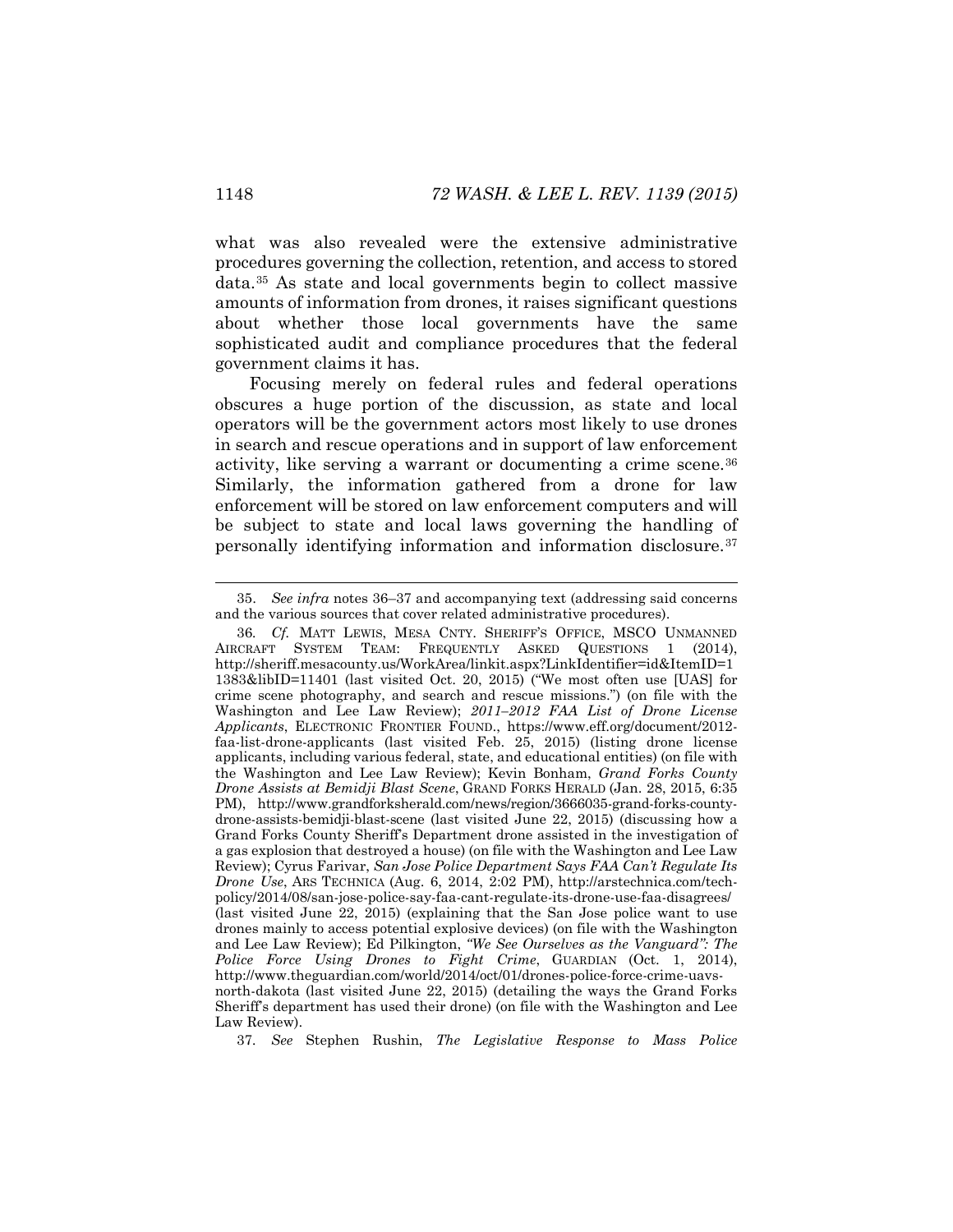Significant law and policy issues will arise at the local level, and it is not clear that local governments are prepared. In fact, state and local governments will be the preeminent battleground for law and policy debates about drones, and it appears they are far behind in crafting rules to handle the data they are about to collect.

#### *V. Data Retention Procedures for Drones*

#### *A. Adopt Data Retention Procedures that Require Heightened Levels of Suspicion and Increased Procedural Protections Over Time*

Many critics of drones raise the legitimate concern that the government's collection of aerial imagery and video will enable pervasive wide-area surveillance that allows the government to know what all citizens are doing at all points in time. Such warehousing of information may even allow government officials to review footage years after its collection, revealing the most intimate details about a person's life. This is not a problem unique to drones but is rather a recurring theme in critiques of all video and still imagery collection. Legislators should adopt policies that address collection and retention of information in a way that focuses on the information that is collected, how it is stored, and how it is accessed, rather than the particular technology used to collect the information. Thus, while this section speaks specifically about aerial surveillance, the principles articulated here apply to all forms of video and imagery collection.

To protect against pervasive surveillance and warehousing of data about citizens, legislators should enact retention policies and procedures that make it more difficult for the government to access information as time passes. Eventually, information collected by

 $\overline{a}$ 

*Surveillance*, 79 BROOK. L. REV. 1, 53–56 (2013) (discussing the data integrity, access, and privacy of surveillance data collected by police); Corey Ciocchetti, *Just Click Submit: The Collection, Dissemination, and Tagging of Personally Identifying Information*, 10 VAND. J. ENT. & TECH. L. 553, 617 (2008) (overviewing the laws regarding the collection of personally identifying information some states have in place for both state and local agencies and businesses); CAL. GOV'T CODE § 11019.9 (West 2015) (mandating each state agency enact and maintain a permanent privacy policy); COLO. REV. STAT. ANN. § 24-72-502 (West 2014) (requiring each government entity of the state create a privacy policy).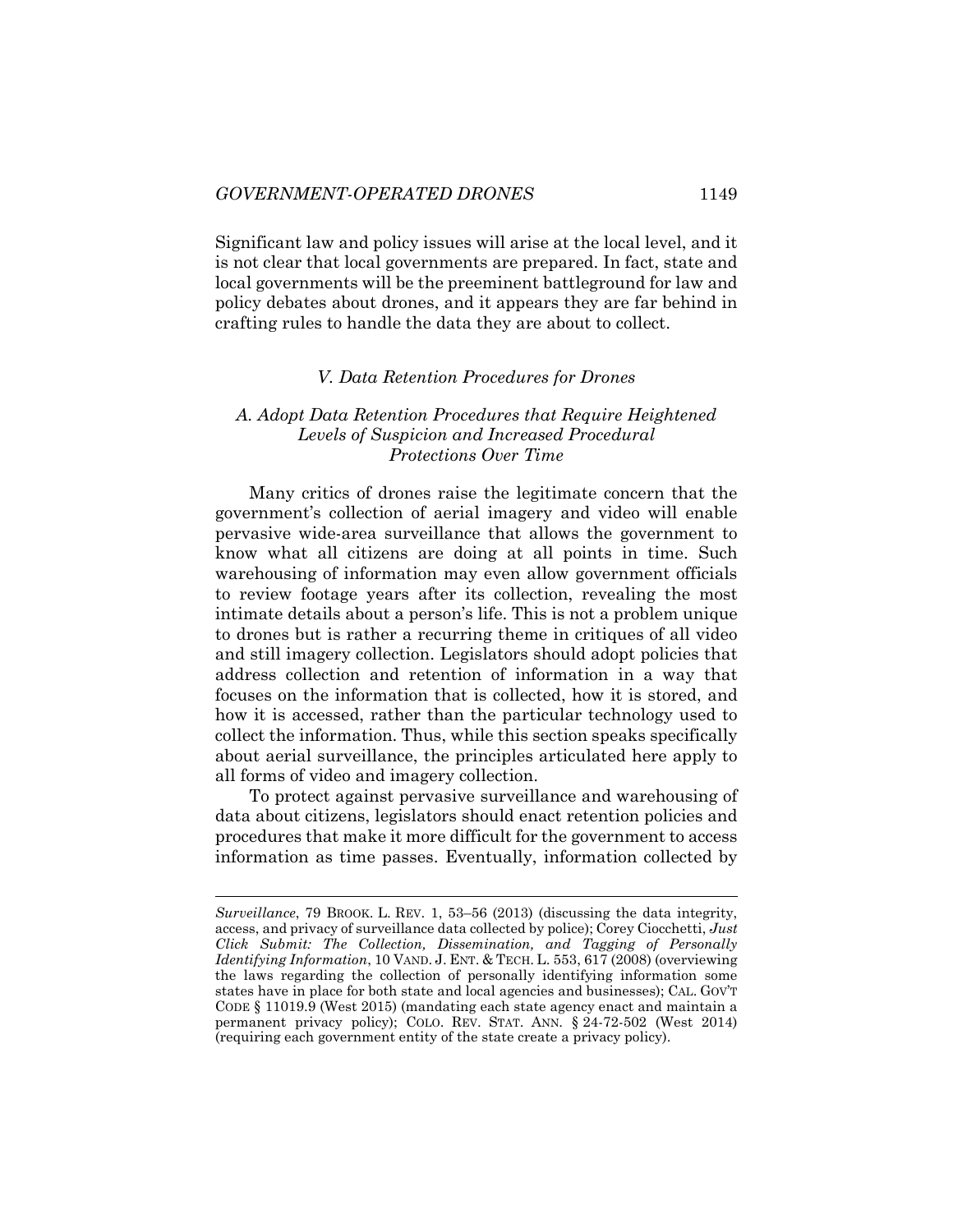the government should be destroyed at the end of a pre-determined period of time. While the specific duration of time and processes may be subject to debate, all procedures and timelines should be legislatively determined, ensuring that they cannot be modified by individual agencies. To protect the rights of individuals, the information gathered and stored should be exempt from Sunshine Act requests but should be fully discoverable in any criminal prosecution.[38](#page-12-0)

A few procedural ideas are outlined below that will form the bulk of any responsible retention procedure:

- From the moment of collection to up to thirty days after collection, information should be treated like any other contemporaneous or near contemporaneous observation. Government agents should be able to monitor aerial surveillance in real time or near real time, just as they observe CCTV's in real time or near real time. This thirty-day window will allow law enforcement to respond to immediate or nearly immediate complaints about violations of the law.
- After thirty days have passed from initial collection, information collected from aerial surveillance should be moved from servers openly accessible by law enforcement to servers that are only accessible with a court order and a showing of reasonable suspicion.
- After ninety days have passed from initial collection, police should not be allowed to access information stored on servers without a court order and a showing of probable cause that the information contained on the servers contains evidence of a crime.
- All information stored on servers should be automatically deleted after a period of time so that the government does not maintain a long-term archive of information about individuals. That period of time may be as short as 120 days but should not be longer than five years.

<span id="page-12-0"></span> <sup>38.</sup> Note that while I argue the information gathered should be exempt from Sunshine Act requests, the transparency recommendations below contend that the *fact* of collection and the government's use of aerial surveillance technology should be subject to transparency and accountability reforms and heightened oversight.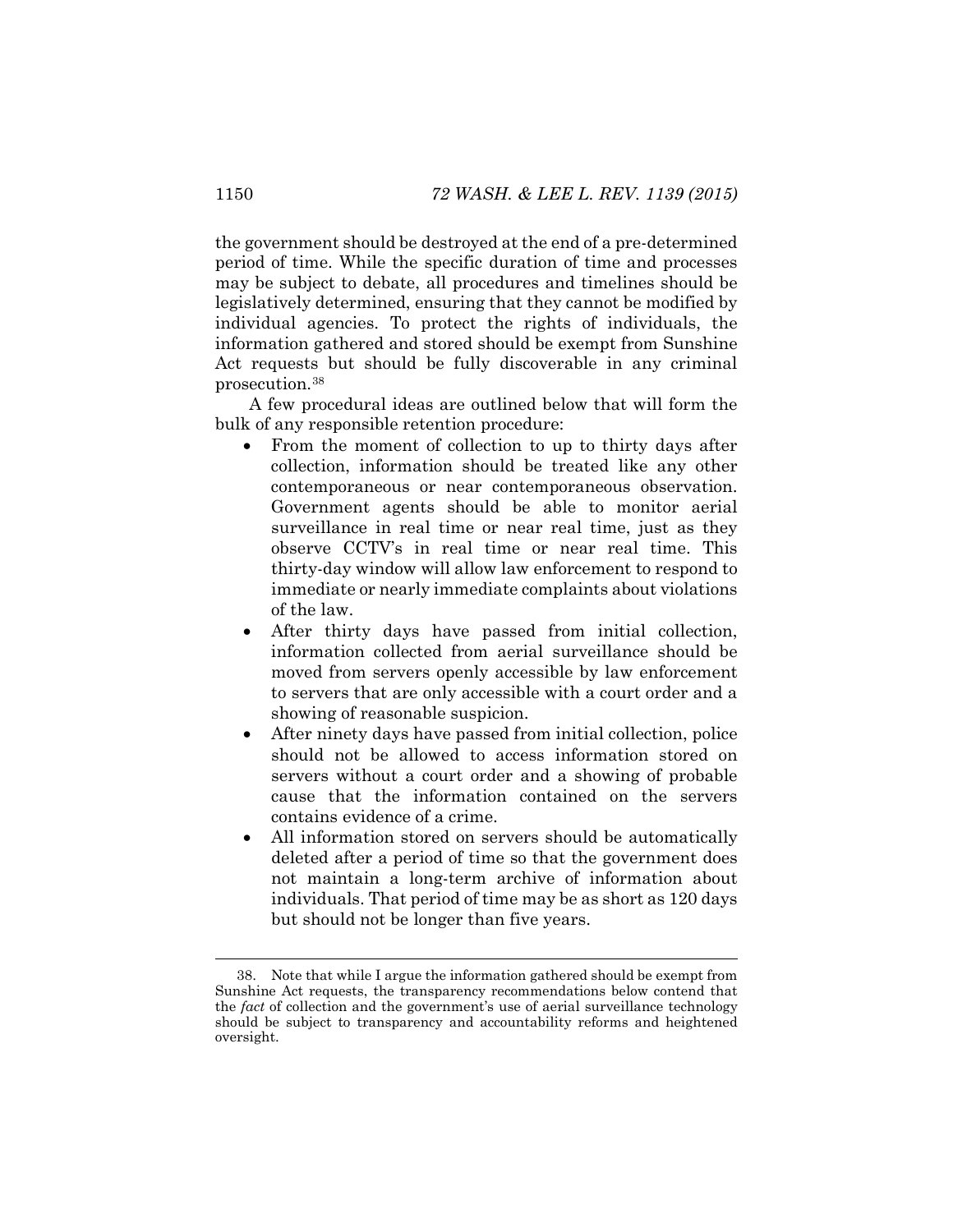As with prior proposals, these limits are general guidelines with inherent policy trade-offs. A jurisdiction may value law enforcement prerogatives over privacy and may choose to place a greater emphasis on having data accessible for longer periods of time without a showing of cause, and consequently might move the thirty-day limit to a sixty-day limit. That decision might enhance the law enforcement value of aerial surveillance data, but it would also impose a civil liberties cost. Such decisions are best calibrated at the local level, where legislatures can gauge their particular crime levels and their constituents' desires for privacy.[39](#page-13-0)

#### *B. Adopt Transparency and Accountability Measures*

Transparency and accountability measures should be required, regardless of whether legislators follow the recommendations in this Essay or choose to follow the ill-conceived warrant based approach. Transparency and accountability measures may be more effective than suppression rules or warrants for controlling and deterring wrongful government surveillance. To hold law enforcement accountable, legislators should mandate that the use of all aerial surveillance devices manned or unmanned—be published on a regular basis, perhaps quarterly, on the website of the agency operating the system.

These usage logs should detail who operated the system, when it was operated, where it was operated (including GPS coordinates), and what the law enforcement purpose for the operation was. Legislators may even mandate that unmanned systems operated in their jurisdictions come equipped with software that allows for the easy export of flight logs that contain this information. Such logs will allow privacy advocates and concerned citizens to closely monitor how aerial surveillance

<span id="page-13-0"></span> <sup>39.</sup> I say "might" enhance the law enforcement value because, as the amount of data increases, law enforcement will face challenges analyzing that data. *Cf.*  Sandra I. Erwin, *Too Much Information, Not Enough Intelligence*, NAT'L DEF. MAG. (May 2012), http://www.nationaldefensemagazine.org/archive/2012/May/ Pages/TooMuchInformation,NotEnoughIntelligence.aspx (last visited June 22, 2015) ("Intelligence experts say the military is drowning in data but not able to convert that information into intelligible reports that break it down and analyze it.") (on file with the Washington and Lee Law Review).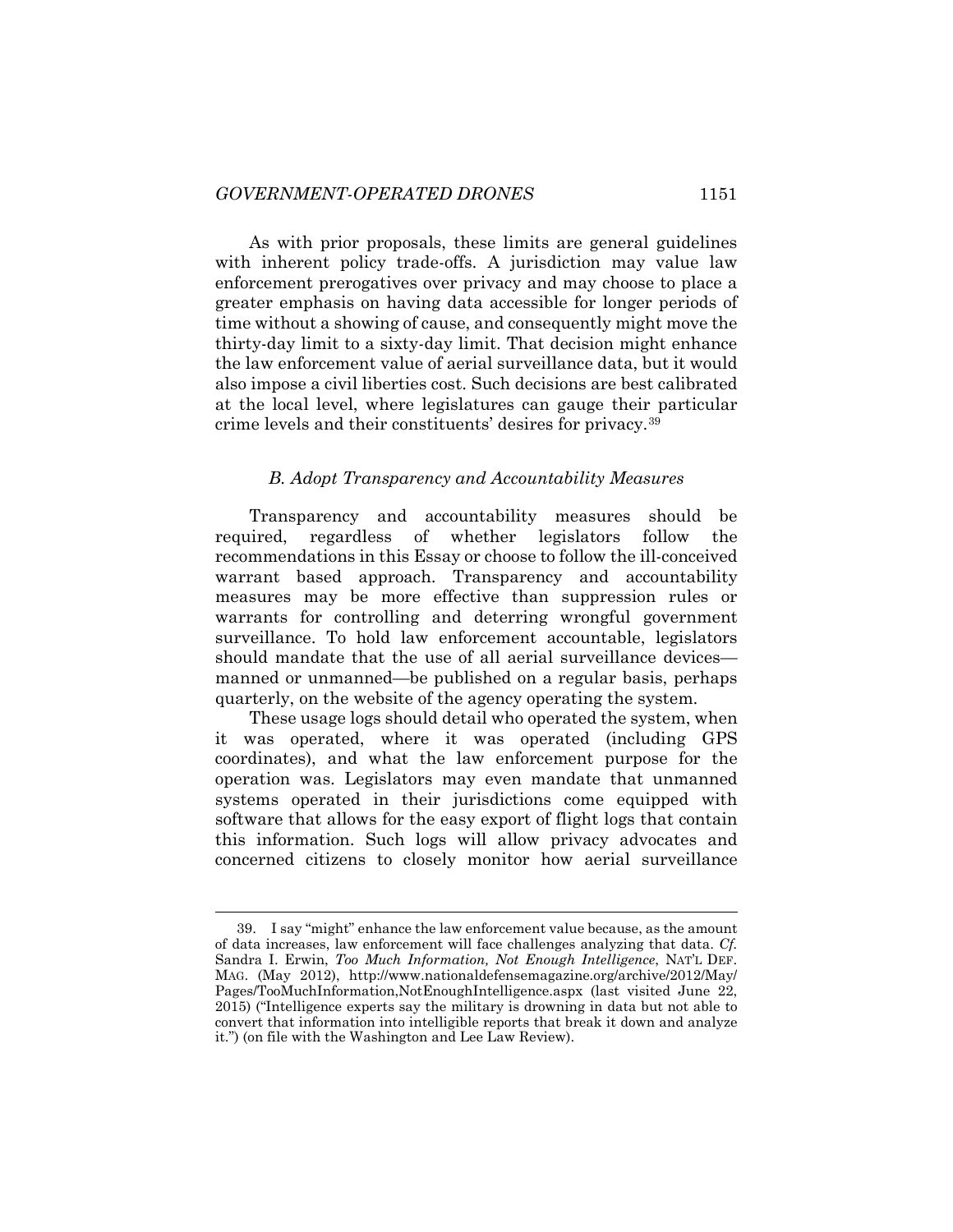devices are being used, enabling the political process as a mechanism to hold operators accountable.

In circumstances where publishing usage logs may reveal information that is law enforcement sensitive, such as an ongoing investigation, the agency operating the drone may keep their usage logs confidential until the investigation is closed. The agency should be required to make the logs public within thirty days of the close of an investigation. To facilitate public accountability, legislators should mandate that all logs be published in an open and machine-readable format consistent with the President's Executive Order of May 9, 2013.[40](#page-14-1)

For evidence that this flight log approach works, one need only look across the Atlantic to the United Kingdom, where many police departments publish their helicopter flight logs on their webpage; in fact, some even live tweet their helicopters' activities.[41](#page-14-2) While there is no law in the United Kingdom that specifically requires police departments or law enforcement agencies to publish the flight logs of their helicopters, their version of the Freedom of Information Act appears to be the legislative authority prompting publication of police helicopter logs.[42](#page-14-3)

<span id="page-14-0"></span>Like the United States, there are a number of public watchdog groups in the United Kingdom that monitor police activity, including groups whose sole purpose is to monitor the activity— and related noise complaints—of police helicopters.<sup>[43](#page-14-4)</sup> These groups, and their respective websites, act as a forum for noise and privacy complaints from various individuals across the Kingdom, and several of these groups organize and lobby Members of

<span id="page-14-1"></span> <sup>40</sup>*. See* Barack Obama, *Executive Order—Making Open and Machine Readable the New Default for Government Information*, WHITE HOUSE (May 9, 2013), https://www.whitehouse.gov/the-press-office/2013/05/09/executive-ordermaking-open-and-machine-readable-new-default-government- (last visited Oct. 8, 2015) (providing an open data policy with directions for implementing the policy) (on file with the Washington and Lee Law Review).

<span id="page-14-2"></span><sup>41.</sup> *See infra* notes [43](#page-14-0)[–49](#page-16-0) and accompanying text (describing these police departments' programs in greater detail).

<span id="page-14-4"></span><span id="page-14-3"></span><sup>42.</sup> *See, e.g.*, *Issue of Police Helicopter Flights at Night over South Hampstead London NW6 (LB Camden)*, WHATDOTHEYKNOW, http://www.whatdotheyknow.com/request/issue\_of\_police\_helicopter\_fligh (last visited Feb. 25, 2015) (providing the results of a FOIA request for information regarding certain police helicopter flights) (on file with the Washington and Lee Law Review).

<sup>43</sup>*. See, e.g.*, *id.* (same).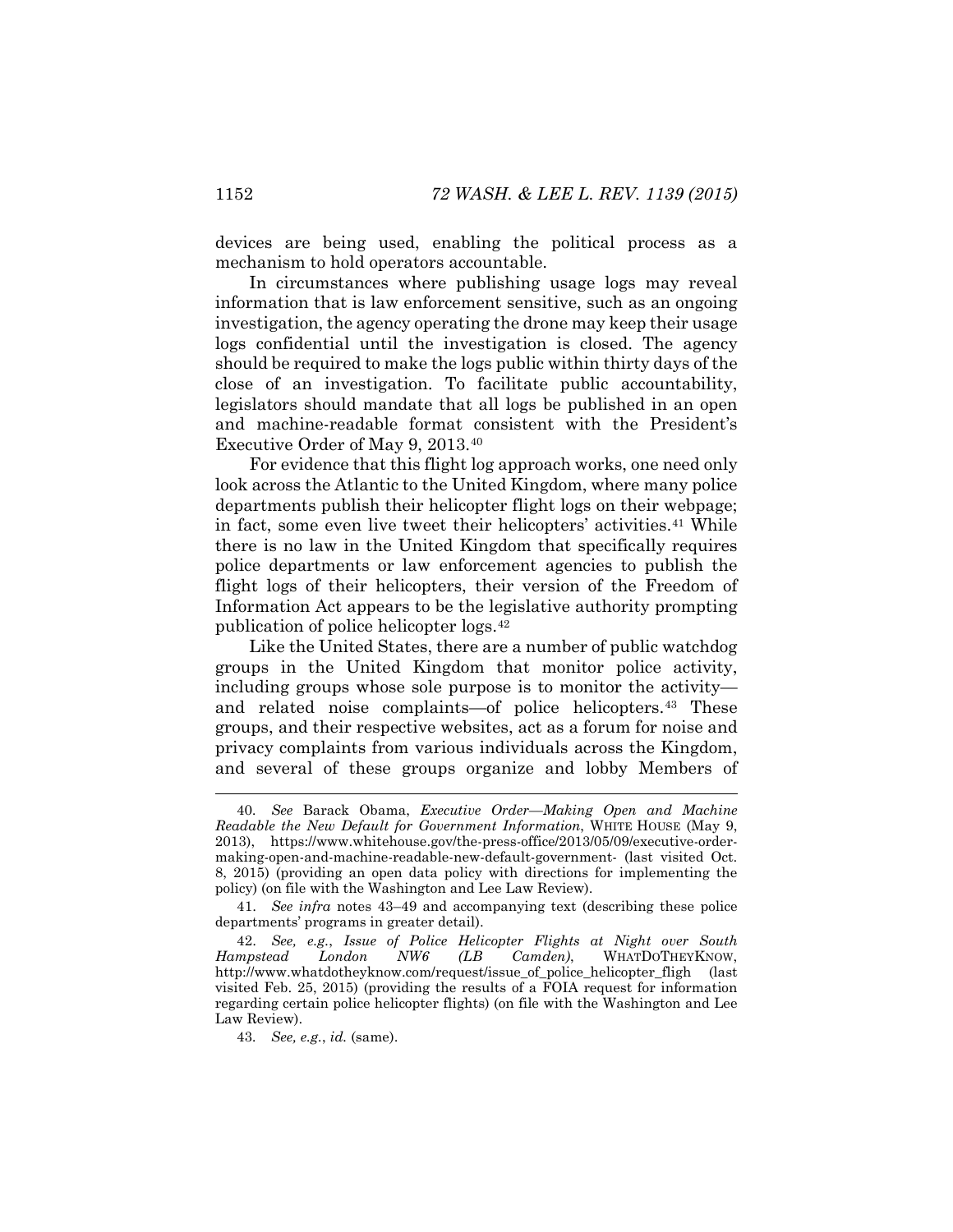Parliament (MPs) to pass legislation restricting helicopter flyovers.[44](#page-15-0) These groups, and the advocacy that they generate, appear to be largely responsible for the recent trend of many UK police departments publishing their helicopters' flight logs or creating Twitter accounts for their helicopters that publish realtime or delayed-time updates of the aircrafts' activity.[45](#page-15-1)

These helicopter Twitter accounts, which have become a growing trend amongst British police departments, have had an immediate and powerful effect on public relations in their respective jurisdictions. In Islington, the police department went from struggling to handle the overload of noise complaints relating to the department's use of its helicopter to receiving no complaints after the creation of its Helicopter Twitter feed.[46](#page-15-2) The Twitter account gained over 7,000 followers within its first few weeks, and the public criticism of police helicopter activity ceased entirely.[47](#page-15-3) The department reflected on the effectiveness—as well as future potential—of the Twitter feed by issuing this statement:

Maybe that is all people wanted—just to know and understand what we were doing. We don't update people in real time, but my vision is that soon we will be able to let people know about an operation as soon as it is over. In some cases we could get them to help—imagine if an elderly person with Alzheimer's

<span id="page-15-2"></span>46*. See* Jon Dean, *Police Helicopter Twitter Account Stops Islington Complaints*, ISLINGTON GAZETTE (Feb. 12, 2012), http://www.islington gazette.co.uk/news/police\_helicopter\_twitter\_account\_stops\_islington\_complaint s\_1\_1206725 (last visited June 22, 2015) ("The Air Support Unit (ASU) say objections from Islington residents have dropped to zero since the *Gazette*  published details of where and when the helicopters operated.") (on file with the Washington and Lee Law Review).

<span id="page-15-3"></span>47*. See id.* ("'We have been staggered by the response to the Twitter account—we have 7,000 followers and it has only been going a few weeks.'").

<span id="page-15-0"></span> <sup>44</sup>*. See Early Day Motion 394: Helicopter Flights over London*, UK PARLIAMENT, http://www.parliament.uk/edm/2012-13/394 (last visited Feb. 25, 2015) (proposing legislation to regulate/reduce the amount of noise pollution caused by nighttime police helicopter flyovers in London) (on file with the Washington and Lee Law Review).

<span id="page-15-1"></span><sup>45.</sup> Not all activity is published. The Cleveland (UK) Police Department's website indicates that: "This page is intended to provide basic information to the general public regarding the work of the police helicopter and will be updated on a daily basis. . . . Please note that not all items are always listed due to operational sensitivity or ongoing investigation." *Helicopter Watch*, CLEVELAND POLICE, http://www.cleveland.police.uk/news/helicopter-watch.aspx (last visited Feb. 25, 2015) (on file with the Washington and Lee Law Review).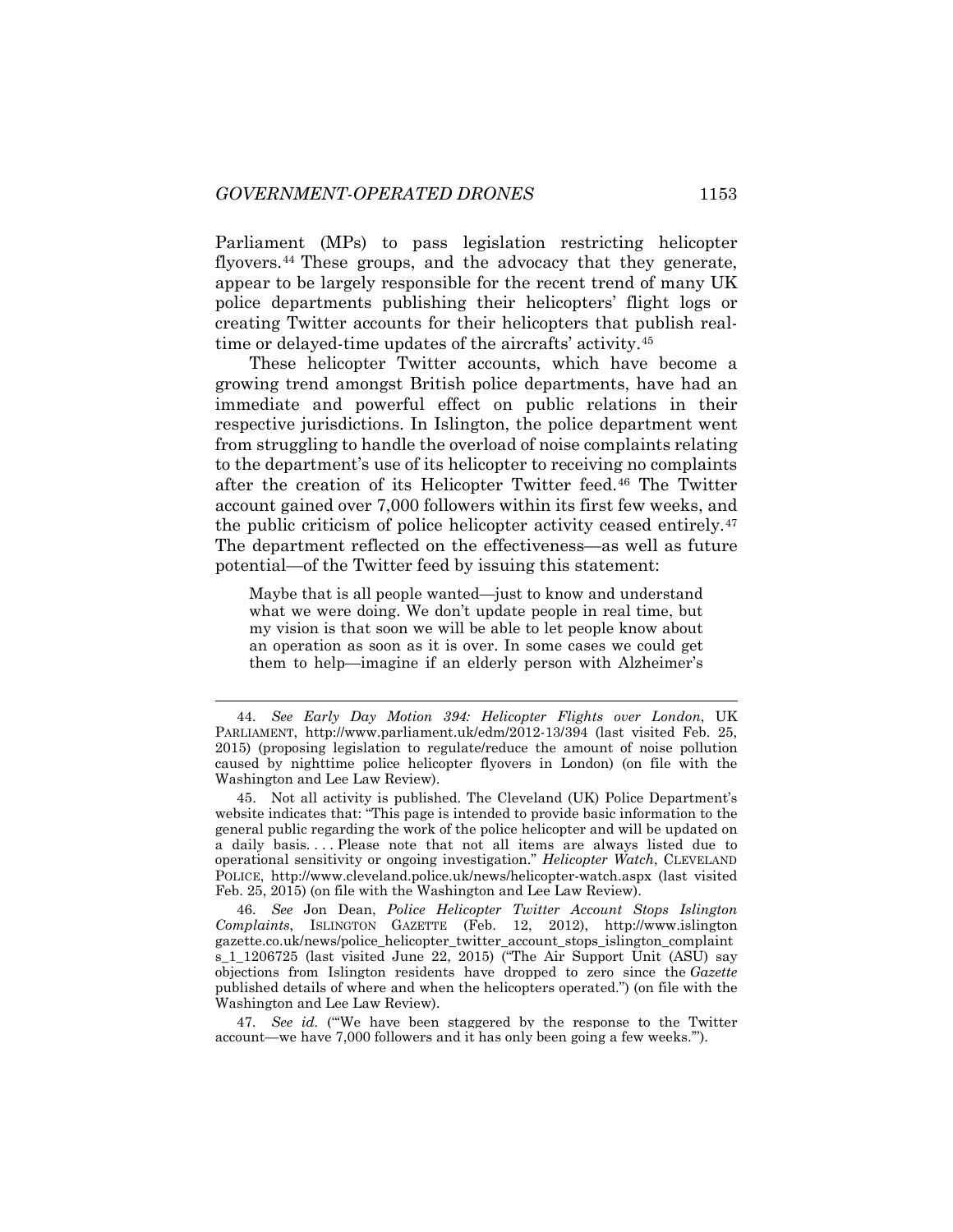was missing in Islington, we could Tweet our followers to keep an eye out.[48](#page-16-1)

The Suffolk Police Department launched its Twitter feed with the hope of shedding some light on police practices. Roger Lewis, an observer with the Suffolk Police, described the department's intentions in the following way:

<span id="page-16-0"></span>We hope to use the Twitter feed to highlight the positive work being done by the Air Operations Unit and to keep members of the public informed as to why the helicopter has been deployed. We hope people will enjoy finding out more about the Unit and hopefully our tweets will give some explanation as to why we have been deployed and give some interesting insights into a very important policing tool.[49](#page-16-2)

It is not difficult to see how the practice of disclosing nonsensitive flight logs through a public channel—such as a department web page or Twitter—can be a useful tool in reassuring the public that law enforcement's helicopter does not represent Big Brother's eye in the sky, but rather embodies a part of the department's lawful policing practices. Just as a police helicopter high overhead can be ominous to those on the ground who are unaware of its purposes, the very idea of drones—of any kind—flying above American cities and towns might be foreboding to many laypersons. By requiring law enforcement to publish data or logs, legislators can add a citizen-centric political check that will help quell the fears of a society that is not yet certain how it should react to the increasing presence of aerial surveillance devices over the skies of America.

#### *C. Institutionalize Oversight*

State and local governments may also want to create oversight boards modeled after the federal Privacy and Civil Liberties Oversight Board. The local board could be comprised of appointees drawn from the community. Such a surveillance oversight board

 <sup>48</sup>*. Id.*

<span id="page-16-2"></span><span id="page-16-1"></span><sup>49.</sup> Suffolk Police, *UK's Suffolk Police Helicopter Unit Now on Twitter*, HELIHUB (Sept. 3, 2012), http://helihub.com/2012/09/03/uks-suffolk-policehelicopter-unit-now-on-twitter/ (last visited June 22, 2015) (on file with the Washington and Lee Law Review).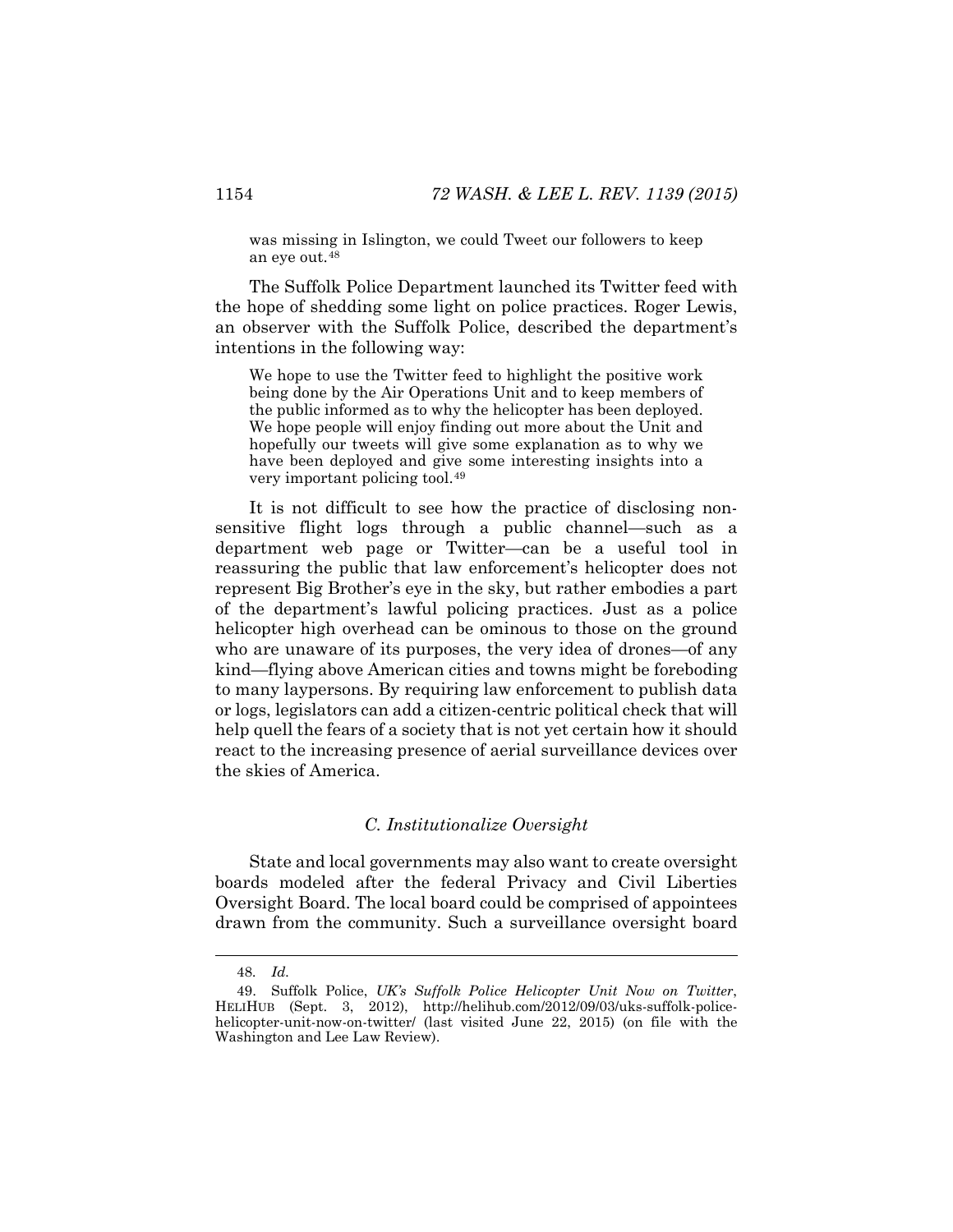could have a cross-section of civil liberties and law enforcement minded individuals who could conduct audits of surveillance activities. Such audits might include reviewing data that was collected, checking for compliance with accountability procedures, or searching for areas where discriminatory targeting may be occurring.

<span id="page-17-0"></span>Independent oversight bodies can provide policymakers with a transparency-oriented means to ensure accountability and expose wrongdoing, but they may also deter wrongdoing.<sup>[50](#page-17-1)</sup> If police departments know that an oversight board will be auditing their activity, it may convince them to live up to the expectations and standards embedded in law.[51](#page-17-2) This, of course, assumes that policymakers want to change the status quo, but the amount of drone-related legislation being proposed in various jurisdictions suggests that legislators are in fact interested in making changes.[52](#page-17-3) Moreover, the intense public interest in the issue suggests that there are many incentives for elected officials to exercise greater oversight of drone surveillance, as there is substantial interest group advocacy associated with the topic. While legislators may have interest in the topic, they may not have the time or resources to exercise intense oversight. A dedicated oversight board could specialize in overseeing surveillance activities.

There are good reasons to believe that independent oversight of surveillance might be quite successful.[53](#page-17-4) As legal scholars Eric Posner and Adrian Vermeule have pointed out, independent commissions can be established to review policies before and after

<span id="page-17-4"></span>53*. Cf.* McNeal, *supra* note [50,](#page-17-0) at 785–93 (discussing plausible accountability reforms that could enhance the accountability of the targeted killing process).

<span id="page-17-1"></span> <sup>50.</sup> For a lengthier discussion of accountability, see generally Gregory S. McNeal, *Targeted Killing and Accountability*, 102 GEO. L.J. 681 (2014).

<span id="page-17-2"></span><sup>51</sup>*. See* ROBERT D. BEHN, RETHINKING DEMOCRATIC ACCOUNTABILITY 14 (2001) (discussing deterrence).

<span id="page-17-3"></span><sup>52.</sup> For a discussion of the status quo, see Gregory S. McNeal, *Preventative Detention: The Status Quo Bias and Counterterrorism Detention*, 101 J. CRIM. L. & CRIMINOLOGY 855, 882–83 (2012) (describing the status quo bias in policymaking); *cf.* FRANK R. BAUMGARTNER ET AL., LOBBYING & POLICY CHANGE: WHO WINS, WHO LOSES, AND WHY 43 (2009) ("Even if policy makers recognize that the policy is imperfect or the result of an error, . . . it may still be a hard sell to convince others, especially those in leadership positions, that the current policy is working so badly that it must be overhauled.").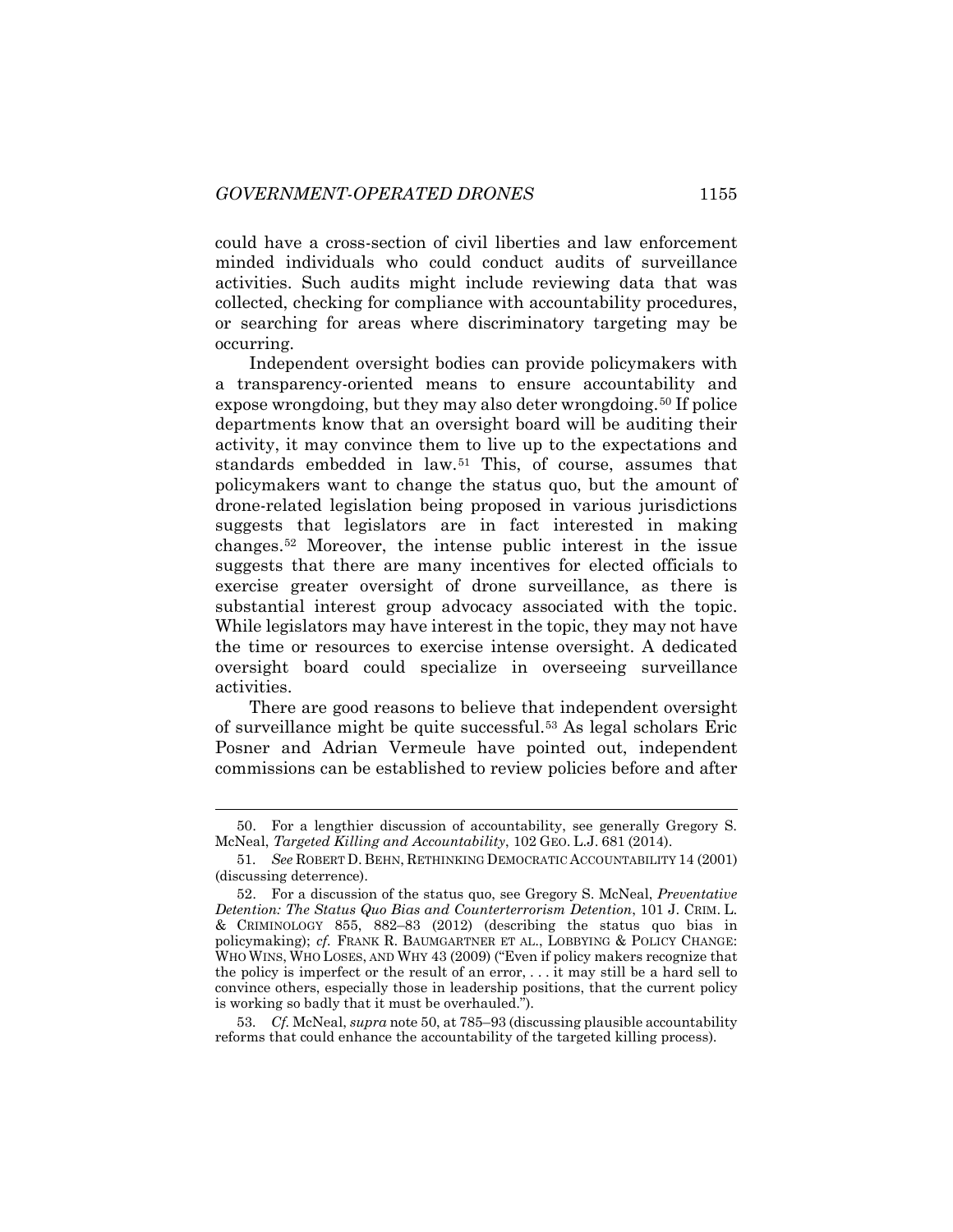the fact, and politicians might gain credibility by binding themselves to give the commissions authority along various dimensions[.54](#page-18-0) Policymakers might promise to follow the recommendations of a commission and give power to a commission to review the success of policy choices related to drones.<sup>[55](#page-18-1)</sup> Independent oversight boards can be successful because they signal the interests of politicians in maintaining credibility and winning the support of the public, and a willingness to make information available that could subject the government to criticism.[56](#page-18-2) Independent oversight boards allow politicians to claim that they are holding law enforcement accountable, while at the same time shifting the blame for poor accountability decisions to others—ensuring that politicians can exercise oversight without needing to fear blowback from powerful law enforcement unions.<sup>[57](#page-18-3)</sup>

The first challenge associated with such an approach is to ensure that police departments provide surveillance information to the oversight board, which requires the board to be empowered by law. Second, for an oversight board to be successful from the outset, it will require political support. A failure on the part of politicians to empower an oversight board may engender political fallout for the policymakers who established the oversight board, but only if the commissioners have a means to communicate their lack of empowerment. The board, once appointed, may operate as independent investigators who will have an interest in ensuring that they are not stonewalled. Because these members will be appointed by politicians with their own agendas, however, or the board members themselves may have political ambition, the

<span id="page-18-0"></span> <sup>54</sup>*. See* ERIC A. POSNER & ADRIAN VERMEULE, THE EXECUTIVE UNBOUND: AFTER THE MADISONIAN REPUBLIC 141 (2010) (discussing independent commissions).

<sup>55</sup>*. See id.* (same).

<span id="page-18-2"></span><span id="page-18-1"></span><sup>56</sup>*. Cf.* McNeal, *supra* note 50, at 787 (discussing how reporting requirements for certain information could encourage civilian protection).

<span id="page-18-3"></span><sup>57.</sup> For a discussion of the power of law enforcement unions, see generally HERVEY A. JURIS & PETER FEUILLE, POLICE UNIONISM: POWER AND IMPACT IN PUBLIC-SECTOR BARGAINING (1973); David Alan Sklansky, *Not Your Father's Police Department: Making Sense of the New Demographics of Law Enforcement*, 96 J. CRIM. L. & CRIMINOLOGY 1209 (2006); Michael Tracey, *The Pernicious Power of the Police Lobby*, VICE (Dec. 4, 2014), http://www.vice.com/read/the-perniciouspower-of-police-unions (last visited June 22, 2015) (on file with the Washington and Lee Law Review).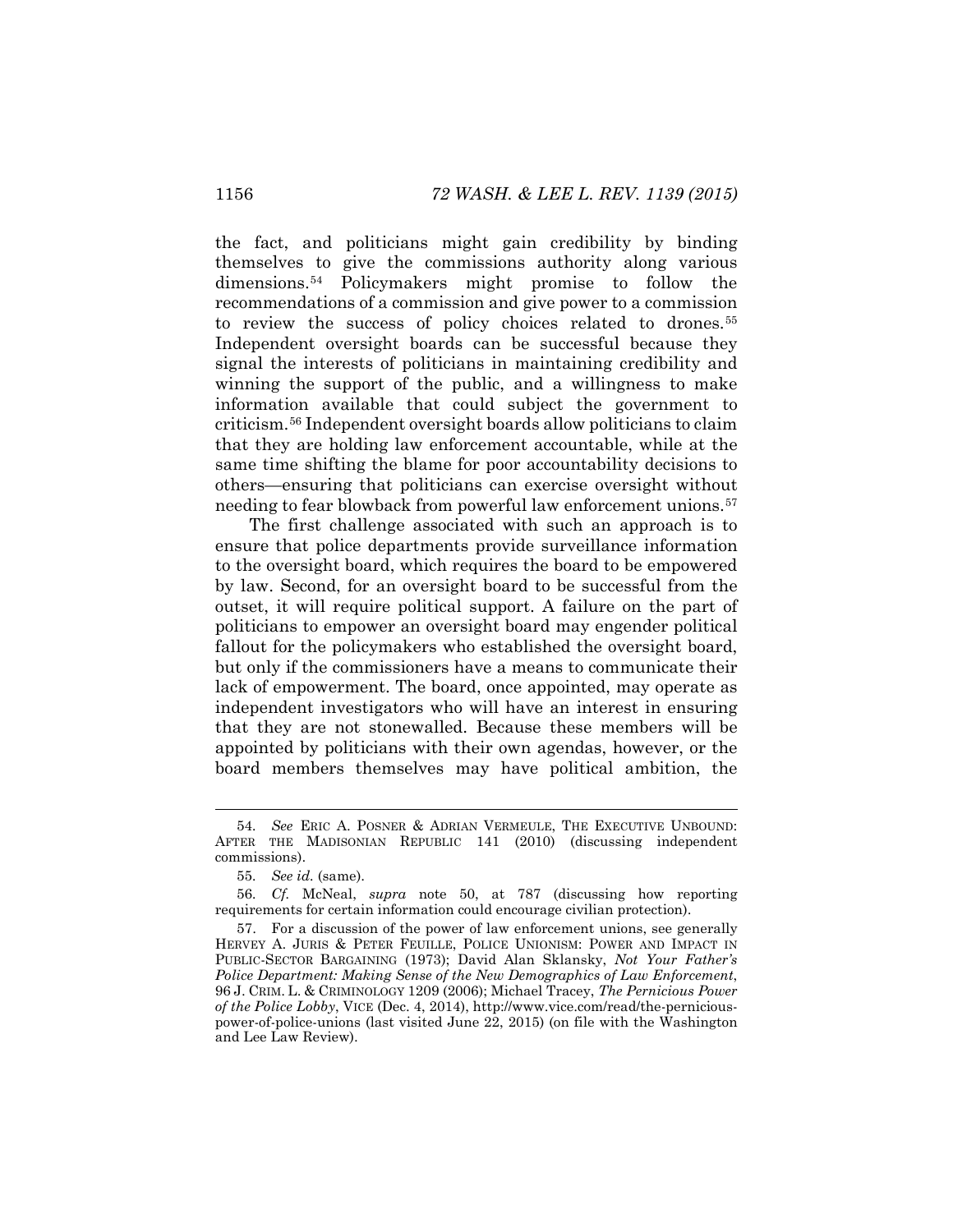individuals chosen may have reason to avoid exposing abusive surveillance practices that might create political enemies amongst law enforcement. That reality may temper the success of an independent oversight board, but these challenges are inherent in any form of oversight—for example, local elected judges who approve warrant applications are not immune from these influences.

## *D. Use Technology as a Way to Protect Privacy, Not Merely Gather Data*

Perhaps the biggest problem with a warrant requirement is that it fails to recognize that, someday, surveillance from unmanned aircraft may be more protective of privacy than manned surveillance. Technology continues to evolve at such a rapid pace that it is possible drones and other aerial surveillance technologies may enable targeted surveillance that protects collateral privacy harms, while still allowing for the collection of evidence. Technology can further the goal of privacy by using geofencing to only collect evidence from specific locations and using redaction programming to automatically obscure information—such as faces—at the point of collection.[58](#page-19-0) Creative policymakers can embrace technology by writing laws requiring that aerial surveillance devices have systems to protect privacy.

For example, imagine that the police receive a tip about marijuana growing in the backyard of 123 Main Street. They dispatch a helicopter to gather aerial photographs of the 123 Main Street property from an altitude of 700 feet. While the police are overhead photographing 123 Main Street, they look down and see a woman sunbathing in the adjacent property at 125 Main Street. While the inadvertent observation of the woman at 125 Main Street does not violate her Fourth Amendment rights, it will likely be viewed from her perspective as an offensive intrusion that

<span id="page-19-0"></span> <sup>58</sup>*. Cf. What is Geofencing?*, TECHOPEDIA [hereinafter *Geofencing*], http://www.techopedia.com/definition/14937/geofencing (last visited Feb. 25, 2015) ("Geofencing is a technology that defines a virtual boundary around a realworld geographical area. In doing so, a radius of interest is established that can trigger an action in a geo-enabled phone or other portable electronic device.") (on file with the Washington and Lee Law Review).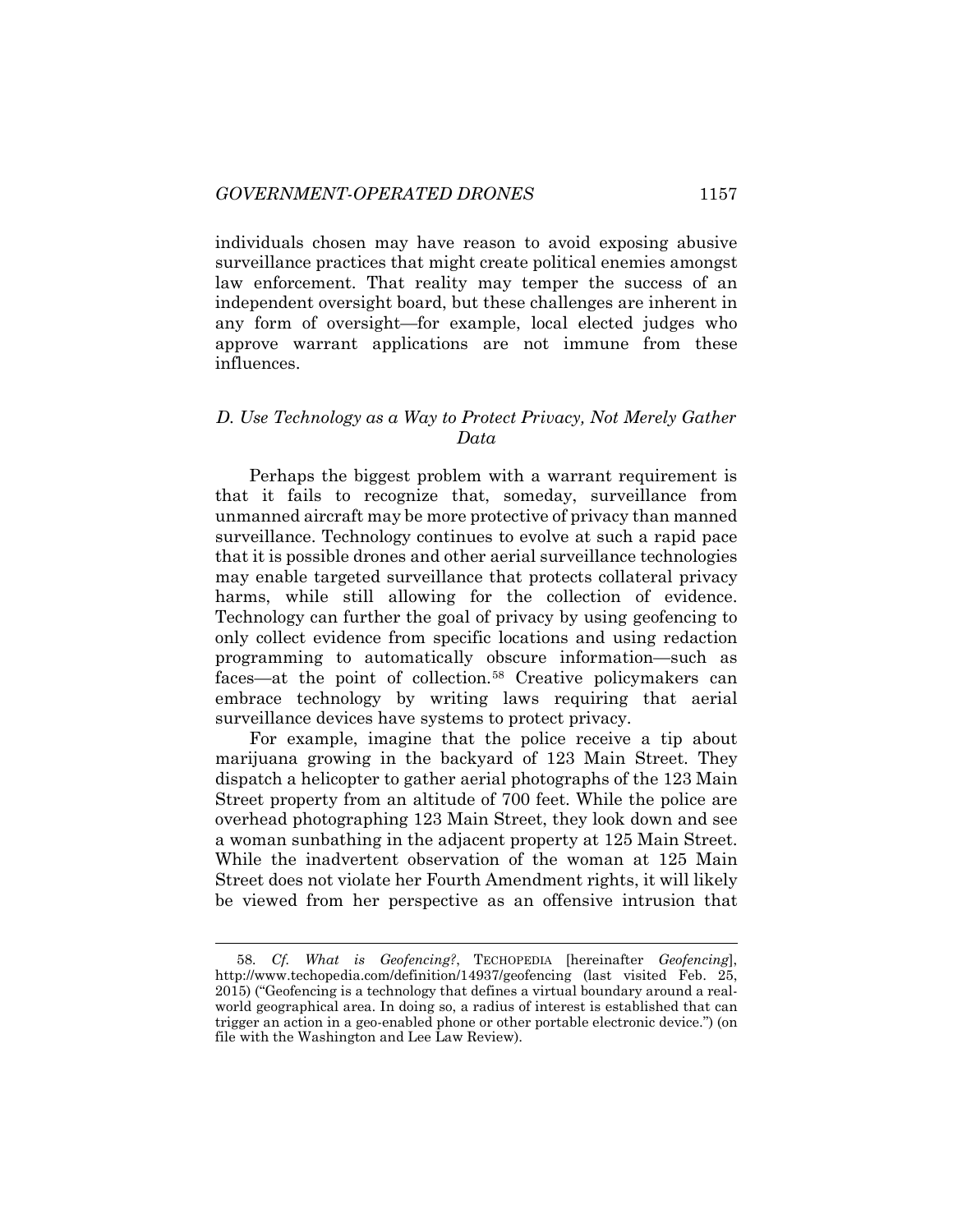violates her personal expectation of privacy—even if it is not one that society, per Supreme Court jurisprudence, is willing to deem reasonable. But now imagine the same collection scenario, this time conducted by a drone or a camera on a manned helicopter with software that is programmed to protect privacy. Prior to the mission, the aircraft would be instructed to only document the activities ongoing at 123 Main Street. The software could be required to automatically redact any additional information gathered from adjoining properties—such as 125 Main Street, the home of our hypothetical sunbather.<sup>[59](#page-20-0)</sup> Furthermore, legislators could also require that software automatically redact the faces of individuals.<sup>[60](#page-20-1)</sup>

The redaction could be removed at a later date, perhaps after a showing of reasonable suspicion or probable cause (the particular standard to be determined by the legislature) to believe that the auto-redacted person's face is important because they are or were involved in criminal activity. If a state or local government required that aircraft engaged in aerial surveillance be coded for privacy, the rights of the adjacent sunbather and any other inadvertently observed individuals would be protected. If such policies were imposed, society may evolve to the point where drones are mandated when manned flights might place law enforcement officers in a situation where they could be tempted to make unwanted observations of innocent people. Warrant

<span id="page-20-0"></span> <sup>59</sup>*. Cf. id.* (defining geofencing and its capabilities); Chris Hackett & Michael Grosinger, *The Growth of Geofence Tools Within the Mapping Technology Sphere*, PDVWIRELESS (Dec. 15, 2014), http://www.pdvwireless.com/the-growth-ofgeofence-tools-within-the-mapping-technology-sphere/ (last visited Aug. 10, 2015) ("Geofencing also represents a critical element within telematics hardware and software. It allows system users to draw zones around places of work, customer sites and secure areas.") (on file with the Washington and Lee Law Review).

<span id="page-20-1"></span><sup>60</sup>*. See* 2seas uav, *3i Movie*, YOUTUBE (Sept. 23, 2014), https://youtube/ wHQnpfgvK1o (describing the capabilities of "smart surveillance" technologies); Eric Pfeiffer, *How a Seattle Programmer Used Public Records Laws to Push Police to Fix a Surveillance Video Tech Headache*, GOV'T EXEC. (Jan. 8, 2015), http://www.govexec.com/state-local/2015/01/seattle-police-camera-video-redact ion/102483/ (last visited June 22, 2015) ("We can use a software program to transcribe and remove audio. It would really deal with the privacy issues. I wrote a simple script that looks for and is able to properly remove the personal information exactly how they do it by hand. It's very precise.") (on file with the Washington and Lee Law Review).